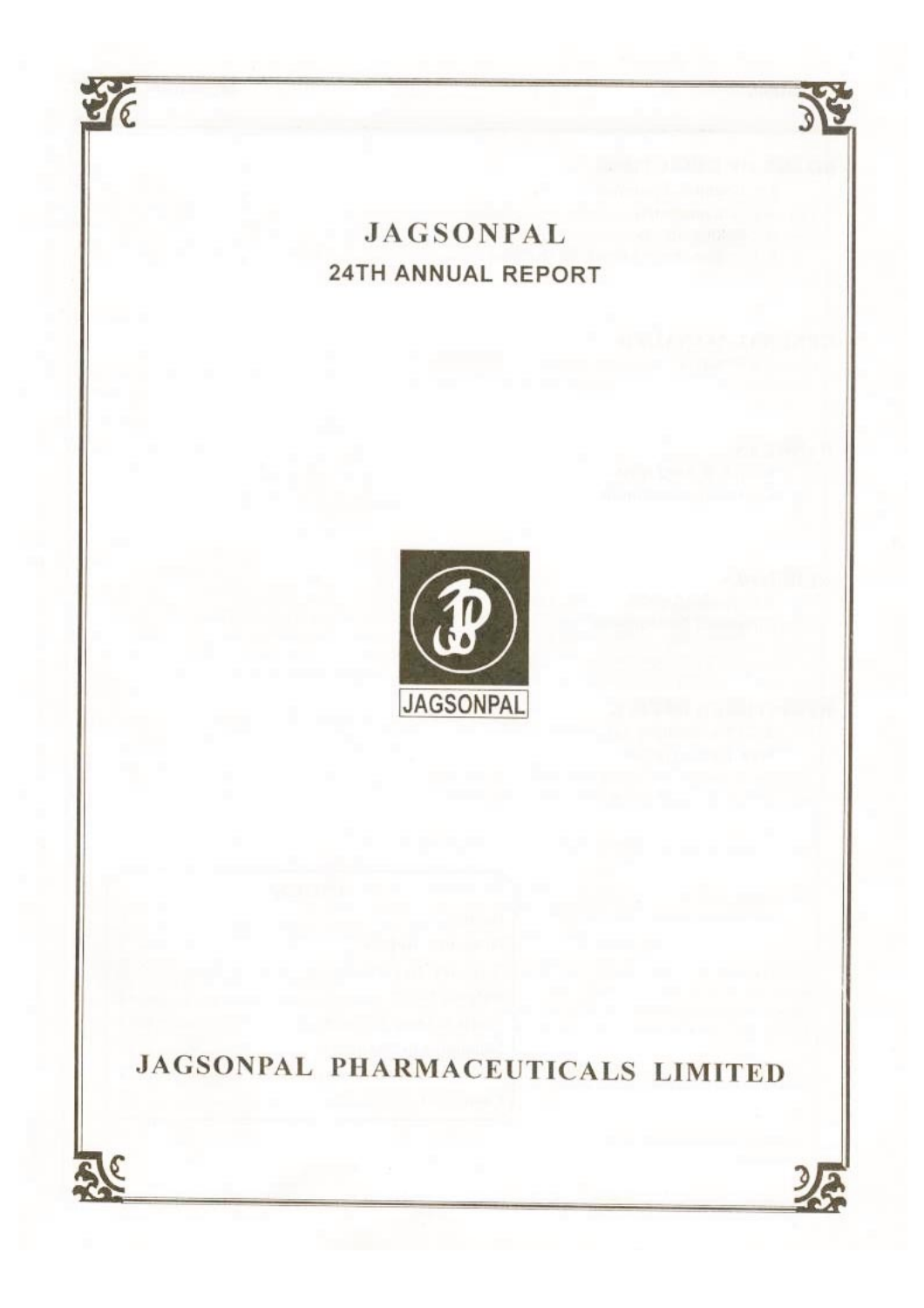# **BOARD OF DIRECTORS**

J.S. Kochhar -Chairman A.C. Chakrabortti S. Mukhopadhyay R.P.S. Kochhar - Managing Director

# **GENERAL MANAGER**

S.K. Dudeja

# **BANKERS**

Punjab & Sind Bank Central Bank of India

# **AUDITORS**

P.P. Thukral & Co. Chartered Accountants

# **REGISTERED OFFICE**

T-210 J, Shahpur Jat, New Delhi-110049

# **INDEX**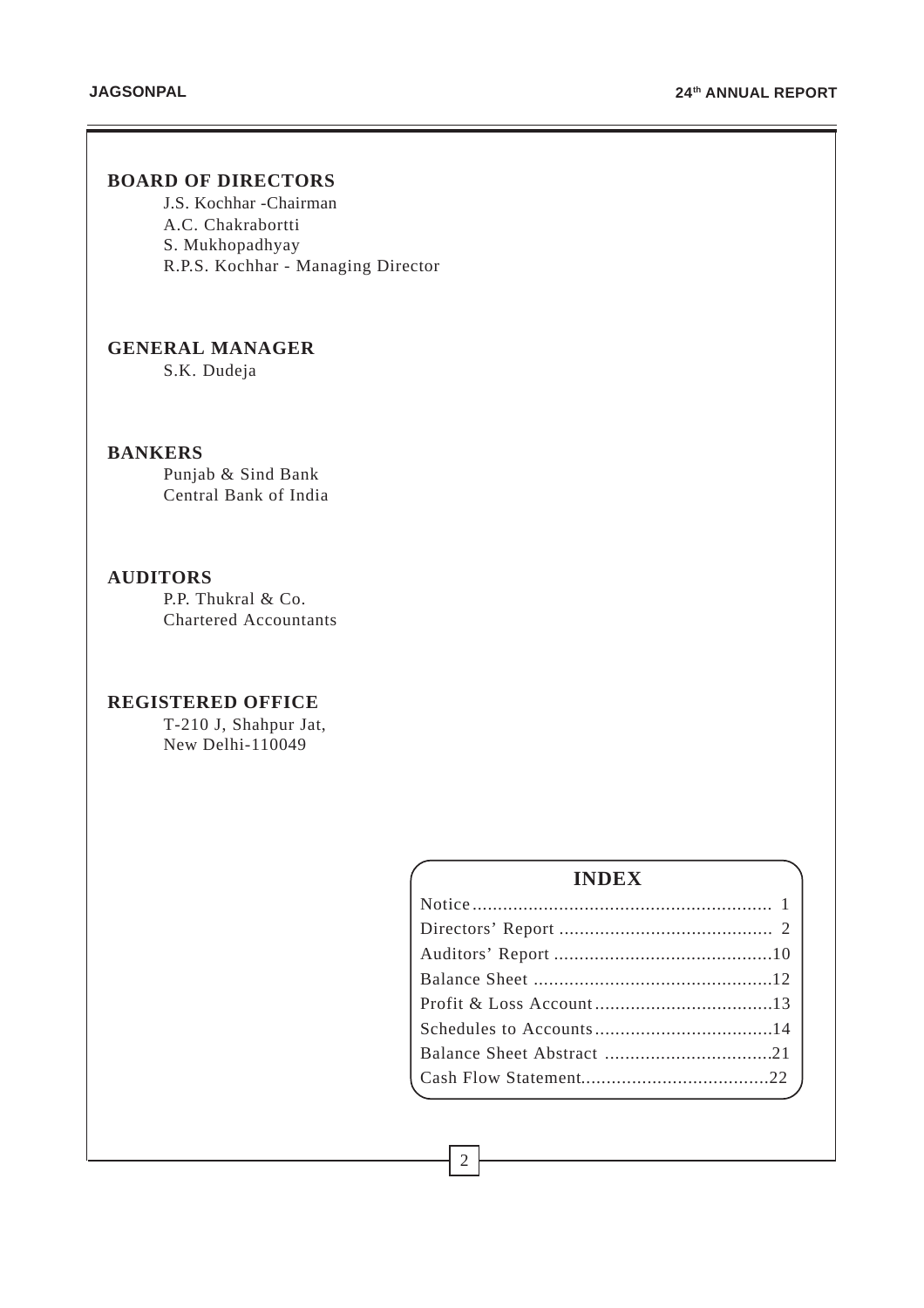## **Notice**

NOTICE is hereby given that the 24th Annual General Meeting of the members of JAGSONPAL PHARMACEUTICALS LIMITED will be held on Friday, the 6th day of June, 2003 at 10.00 A.M. at Vanita Samaj, 13, Institutional Area, Lodi Road, New Delhi–110003 to transact the following business:

## Ordinary Business

- 1. To receive, consider and adopt the audited Balance Sheet as at 31st December, 2002 and the Profit and Loss Account for the period ended on that date alongwith the reports of Auditors' and Directors' thereon.
- 2. To declare dividend on Equity Shares.
- 3. To appoint a Director in place of Sh. Sukumar Mukhopadhyay, who retires by rotation and being eligible, offers himself for re-appointment.
- 4. To appoint Auditors and fix their remuneration.

#### Notes :

- 1. A MEMBER ENTITLED TO ATTEND AND VOTE AT THE MEETING IS ENTITLED TO APPOINT A PROXY TO ATTEND AND VOTE INSTEAD OF HIMSELF AND SUCH PROXY NEED NOT BE A MEMBER OF THE COMPANY. PROXIES IN ORDER TO BE EFFECTIVE, SHOULD BE DULY STAMPED, COMPLETED AND SIGNED AND MUST BE LODGED AT THE REGISTERED OFFICE OF THE COMPANY NOT LESS THAN 48 HOURS BEFORE THE COMMENCEMENT TIME OF THE MEETING.
- 2. The Register of Members and Share Transfer Books of the Company will remain closed from 3rd June, 2003 to 6th June, 2003 (both days inclusive).
- 3. Members who hold shares in physical form are requested to notify immediately any change of address, quoting their folio number. Members who hold shares in electronic form should approach their DP for any changes in address.
- 4. Members attending the meeting are requested to complete the enclosed attendance slip and deliver the same at the entrance of the meeting place.
- 5. It will be appreciated that queries, if any, on Accounts and Operations of the Company are sent to the Company ten days in advance of the meeting so that the answer may be made readily available.
- 6. Members are requested to bring their copy of the Annual Report at the meeting.
- 7. Members are requested to note that as prescribed by Securities and Exchange Board of India (SEBI), trading in securities of the Company is in Dematerialised form only. Hence, members who are yet to Dematerialise their shares are advised to do so. The Company has entered into agreements with National Securities Depository Limited (NSDL) and Central Depository Services (I) Limited (CDSL) for Demat facility.

3

By order of the Board

Place : New Delhi **Jagmohan Singh Kochhar** Dated : 5th March, 2003 *Chairman*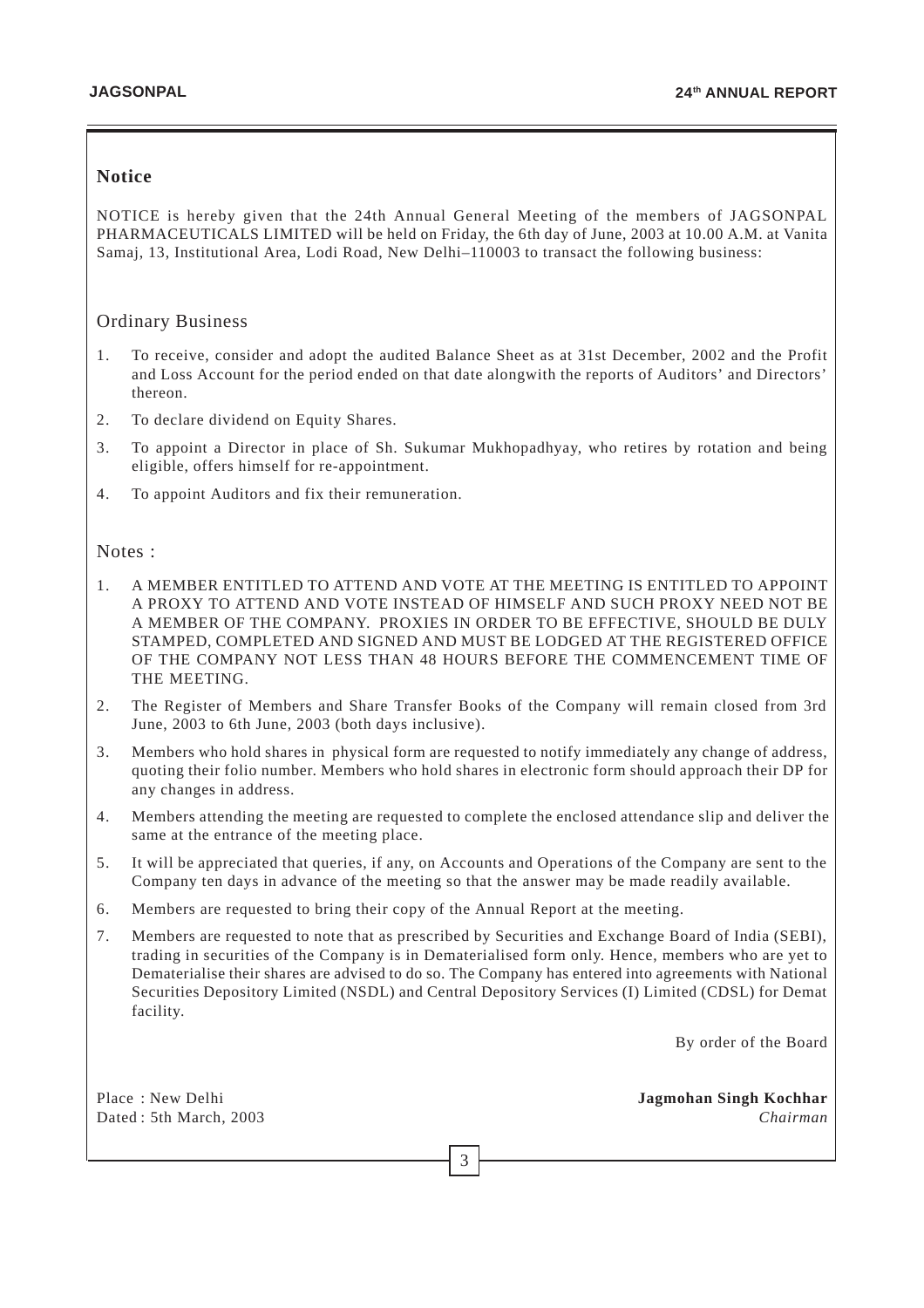#### **Directors' Report**

TO THE MEMBERS OF JAGSONPAL PHARMACEUTICALS LIMITED

Your Directors have pleasure in presenting their Twenty Fourth Annual Report of the Company and the Audited Accounts, for the period ended 31st December 2002.

#### **Financial Highlights**

The financial performance of the Company is as under:

| <b>Particulars</b>                 | <b>Current</b><br>Year | <b>Previous</b><br>Year |
|------------------------------------|------------------------|-------------------------|
|                                    | $(15$ months)          | $(6$ months)            |
| Sales                              | 15,446.93              | 5,690.26                |
| Other Income                       | 63.25                  | 28.11                   |
| <b>Operating Expenditure</b>       | 14,074.44              | 5112.05                 |
| <b>PRIDT</b>                       | 1,435.74               | 606.32                  |
| Interest                           | 570.34                 | 283.77                  |
| Depreciation                       | 129.73                 | 50.57                   |
| Profit before Tax                  | 735.67                 | 271.98                  |
| Provision for taxation             | 220.00                 | 90.00                   |
| Deffered tax                       | 14.55                  |                         |
| Profit after tax                   | 501.12                 | 181.98                  |
| Balance brought forward            | 175.18                 | 115.81                  |
| Profit available for               |                        |                         |
| appropriation                      | 676.29                 | 297.79                  |
| Appropriations:                    |                        |                         |
| Proposed Dividend                  | 122.80                 | 65.49                   |
| Additional Income tax              |                        |                         |
| on Dividend                        | 15.35                  | 6.68                    |
| Income tax for earlier years       | 95.27                  | 0.44                    |
| <b>Transfer to General Reserve</b> | 150.00                 | 50.00                   |
| Balance carried forward            | 292.87                 | 175.18                  |

#### **Operations**

During the period ended December, 2002 sales of the Company grew by 8.6 % to Rs. 15,446.93 lakhs as compared to negative trend for the period ended September, 2001. The profit before tax increased from Rs.543.95 lacs (annualised) to Rs. 588.53 lacs (annualised), or a growth of 8.19%. On an over all basis, the performance of the Company has improved on all fronts for the period under review.

The above improvement has been achieved against heavy odds, such as, sluggish market trend, lower growth rate in the industry and severe competition from drug majors, who are taking aggressive postures to extend their market share by various methods.

The Company has however, introduced various measures to counter the above factors so as to achieve continued growth and productivity. The Company launched / relaunched a few products during the period and the same have been well received in the market. The benefit of the same will be seen in coming years.

The restructuring of marketing force was successfully completed during the period and are expected to give good results in the coming years.

#### **Dividend**

Your Directors are pleased to recommend for your consideration a dividend of Rs. 3.75 per share. This will absorb a sum of Rs. 1,38,15,352 including tax thereon. (Sum for previous six month period was Rs. 72,17,549 @ Rs. 2 per share).

#### **Employees**

(Rs. in lacs)

The Company continued to maintain cordial relations with its employees at all levels. No man-days were lost during the period due to industrial strife. The information as required under Section 217 (2A) of the Companies Act, 1956, read with the Companies (Particulars of Employees) Rules, 1975, is enclosed in Annexure 'B' and forms part of this Report.

#### **Directors**

Mr. Sukumar Mukhopadhyay retires by rotation at the ensuing Annual General Meeting and being eligible offers himself for re-appointment.

Mr. Amar Nath Varma resigned during the year. The Board records its appreciation for the guidance given by Mr. Varma during his tenure as a director.

#### **Corporate Governance**

As per the amended listing agreement with the Stock Exchanges, your Company has complied with the regulations of Corporate Governance. A Report on Corporate Governance alongwith a certificate from the Auditors of the Company regarding compliance of the conditions of Corporate Governance as also a Management Discussion & Analysis Report pursuant to Clause 49 of the Listing Agreement are annexed hereto.

#### **Auditors**

M/s. P.P. Thukral & Co., Chartered Accountants retire as auditors at the ensuing Annual General Meeting and are eligible for re-appointment as Auditors.

#### **Energy, Technology Absorption & Foreign Exchange**

As stipulated under the provisions of Section 217 (1) (e) of the Companies Act, 1956, read with the (Disclosure of Particulars in the Report of Board of Directors) Rules, 1988, Annexure 'A' contains the particulars pertaining to Conservation of Energy, Technology absorption and Foreign Exchange earning and outgo.

#### **Directors Responsibility Statement**

Your Directors confirm that:

- 1. In preparation of the annual accounts, the applicable accounting standards have been followed alongwith proper explanation relating to material departures, if any;
- 2. The accounting policies are consistently applied and reasonable, prudent judgement and estimates are made so as to give a true and fair view of the state of affairs of the Company at the end of the period;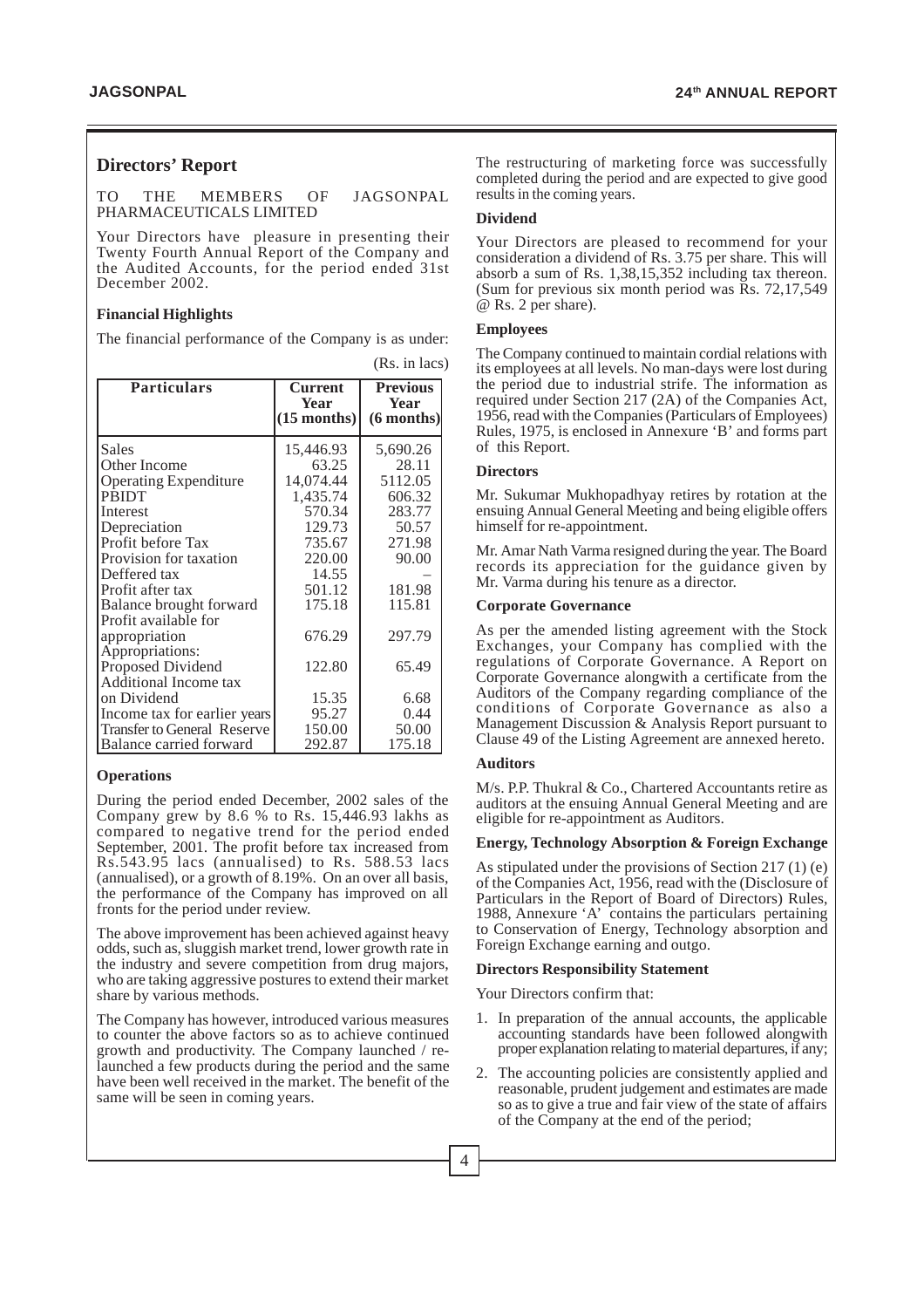- 3. Sufficient care has been taken for the maintenance of adequate accounting records in accordance with the provisions of the Act for safeguarding the assets of the company and for preventing and detecting fraud and other irregularities;
- 4. The annual accounts have been prepared on a going concern basis.

#### **Acknowledgement**

The Board of Directors would like to record their appreciation and gratitude to all employees of the organisation for their active co-operation and involvement. Thanks are also due, to Jagsonpal customers, dealers, suppliers and bankers.

For and on behalf of the Board of Directors

| Place | : New Delhi.            | (J. S. Kochhar) |
|-------|-------------------------|-----------------|
|       | Dated : 5th March, 2003 | Chairman        |

### **Annexure 'A' to the Directors' Report**

Information pursuant to The Companies (Disclosure of Particulars in the Report of Directors) Rules 1988.

#### **FORM A (See Rule 2)**

Form for Disclosure of Particulars with respect to conservation of energy.

#### **A. Power and Fuel Consumption**

|                               | 1.10.2001 to<br>31.12.2002 | 1.4.2001 to<br>30.9.2001 |
|-------------------------------|----------------------------|--------------------------|
| 1. Electricity                |                            |                          |
| a) Purchased Units Kwh        | 17,29,061                  | 8,68,264                 |
| Total amount Rs.              | 71,88,417                  | 38,79,970                |
| Avg. Rate/Unit Rs.            | 4.16                       | 4.47                     |
| Own generation<br>b)          |                            |                          |
| i) Through diesel Generation  |                            |                          |
| Units Kwh                     | 9,35,540                   | 4,54,220                 |
| Units /litre of diesel        |                            |                          |
| oil Kwh                       | 4.36                       | 4.37                     |
| ii) Through Steam turbine     |                            |                          |
| generator                     | N.A.                       | N.A.                     |
| 2. Coal                       | N.A.                       | N.A.                     |
| 3. Furnace oil                |                            |                          |
| Quantity K.Ltr.               | 4,20,000                   | 1,68,000                 |
| Total cost Rs.                | 59,99,971                  | 24,99,875                |
| Average Rate Rs.              | 14.28                      | 14.88                    |
| 4. Others/Internal generation |                            |                          |
| (Please give details)         | N.A.                       | N.A.                     |
| <b>B.</b> Consumption         |                            |                          |

It is not feasible to maintain energy consumption data by product category because of the very large number and variety of products with significantly different energy requirements.

#### **FORM B**

**(See Rule 2)** Form for Disclosure of Particulars with respect to Technology Absorption.

#### **Research and Development (R & D)**

#### **1. Specific areas in which R & D carried out by the Company.**

The R & D Centre carries out Research and Development in the area of Bulk Drugs, Drugs Intermediates and Pharmaceuticals.

#### **2. Benefits derived as a result of the above R & D**

During the current year, the following projects were successfully accomplished by the R&D team. These projects are expected to contribute significantly towards the profitability of the Company.

| <b>Product</b>        | <b>Application</b>                                |
|-----------------------|---------------------------------------------------|
| Uterone               | The natural micronized<br>Uterine progesterone.   |
| Pacyl / Pacyl - SR    | Round the clock relief<br>for restive mind.       |
| Lycazid / Lycazid - M | For absolute glycaemic<br>control with protection |

The R&D activities of the Company have resulted in manufacturing process upgradation, improving packagings and cost containment.

#### **3. Future Plan of Action**

R & D efforts will be continued in the areas of Bulk drugs and Drug formulations. These will be geared towards development of new product technologies which can be commercialised in future.

|    | 4. Expenditure on R & D                                                                                                        |                                     | (Rs. in lacs)                    |  |  |
|----|--------------------------------------------------------------------------------------------------------------------------------|-------------------------------------|----------------------------------|--|--|
|    |                                                                                                                                | Dec. 2002                           | Sep. 2001                        |  |  |
| C) | a) Capital Expenditure<br>b) Revenue Expenditure<br>Total<br>Total R & D expenditure<br>as a percentage of total<br>turn-over. | 00.85<br>58.60<br>59.45<br>$0.38\%$ | 00.54<br>30.75<br>31.29<br>0.56% |  |  |
|    | <b>5. Foreign Exchange Earnings</b>                                                                                            | 319.74                              | 25.99                            |  |  |

For and on behalf of the Board of Directors

| Place | : New Delhi             | (J. S. Kochhar) |
|-------|-------------------------|-----------------|
|       | Dated : 5th March, 2003 | Chairman        |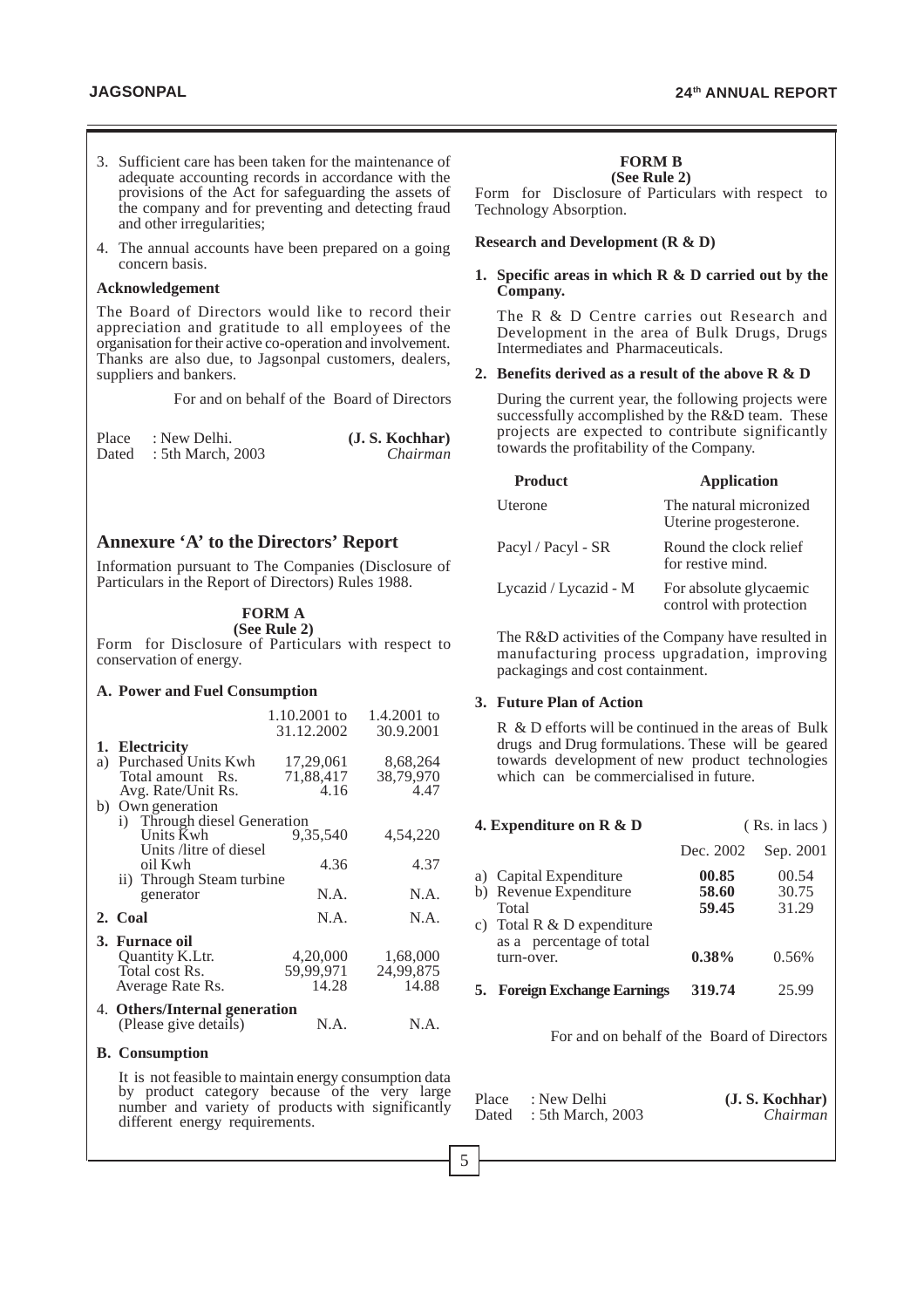# **Annexure 'B' to the Directors' Report**

Statement under the provisions of Section 217(2A) of the Companies Act, 1956 read with the Companies' (Particulars of Employee's) Rules, 1975 as amended upto Date :

| S.N. | Name & Age of<br>the Employee                       | <b>Designation</b>   | Qualification<br>&<br><b>Experience</b>                    | Gross<br>Remuneration<br>Rs. | <b>Net</b><br>Remuneration<br>Rs. |
|------|-----------------------------------------------------|----------------------|------------------------------------------------------------|------------------------------|-----------------------------------|
| 1.   | Mr. Jagmohan Singh Kochhar<br>$(72 \text{ years})$  | Chairman             | Experience in<br>Senior Management<br>$(54 \text{ years})$ | 36,04,500                    | 22,54,500                         |
|      | 2. Mr. Rajpal Singh Kochhar<br>$(47 \text{ years})$ | Managing<br>Director | M.Sc.(Pharmacy)<br>USA (22 years)                          | 36,04,500                    | 22,54,500                         |

| 1. Gross Remuneration includes | : Salary, Bonus, Commission, Allowances and perquisites as |
|--------------------------------|------------------------------------------------------------|
|                                | per the Rules of the Company.                              |
| 2. Net Remuneration excludes   | : Contribution towards Employees Provident Fund, Income    |
|                                | Tax deducted at source, value of taxable perquisites.      |

3. Mr. Jagmohan Singh Kochhar is the father of Mr. Rajpal Singh Kochhar.

For and on behalf of the Board of Directors

Place : New Delhi **( J. S. Kochhar)** Dated : 5th March, 2003 *Chairman*

**Five Years' Record**

(Rs. in Lacs)

| <b>Particulars</b>                               | <b>YEARS</b> |          |          |              |              |
|--------------------------------------------------|--------------|----------|----------|--------------|--------------|
|                                                  | 1998-99      | 1999-00  | 2000-01  | $2001 - 02*$ | 2002 (Dec.)* |
| <b>Fixed Assets</b><br>1.                        | 1583.51      | 1659.45  | 2816.91  | 2794.12      | 2845.60      |
| Investments<br>2.                                | 0.10         | 0.10     | 0.05     | 0.05         | 0.05         |
| Net Current Assets<br>3.                         | 2744.99      | 3689.50  | 4465.56  | 4790.28      | 4223.88      |
| <b>Total Capital Employed</b><br>4.              | 4328.60      | 5349.05  | 7282.52  | 7584.45      | 7069.53      |
| <b>Share Holders Funds</b><br>$5^{\circ}$        | 3256.16      | 4066.42  | 6023.78  | 5919.38      | 6157.61      |
| Sales<br>6.                                      | 9146.08      | 11846.29 | 13651.87 | 11380.52     | 12357.54     |
| Other Income<br>$7_{\scriptscriptstyle{\ddots}}$ | 35.65        | 43.26    | 21.74    | 56.22        | 50.60        |
| <b>Operating Profit</b><br>8.                    | 1314.23      | 1852.59  | 1975.24  | 1212.62      | 1148.59      |
| Interest<br>9.                                   | 458.68       | 444.81   | 509.19   | 567.54       | 456.27       |
| 10. Depreciation                                 | 67.32        | 78.34    | 89.95    | 101.14       | 103.79       |
| 11. Tax                                          | 217.00       | 388.00   | 361.00   | 180.00       | 176.00       |
| 12. Profit after Tax                             | 571.22       | 941.44   | 1015.10  | 363.96       | 412.53       |
| 13. Retained Earnings                            | 455.69       | 820.49   | 885.97   | 109.36       | 362.97       |
| Dividend (including Tax)<br>14.                  | 108.06       | 119.86   | 108.26   | 72.18        | 138.15       |
| 15. Dividend $(\%)$                              | 30.00        | 30.00    | 30.00    | 20.00        | 37.50        |
| 16. Earning Per Share (Rs.)                      | 17.44        | 28.75    | 31.00    | 11.12        | 12.24        |

\* Annualized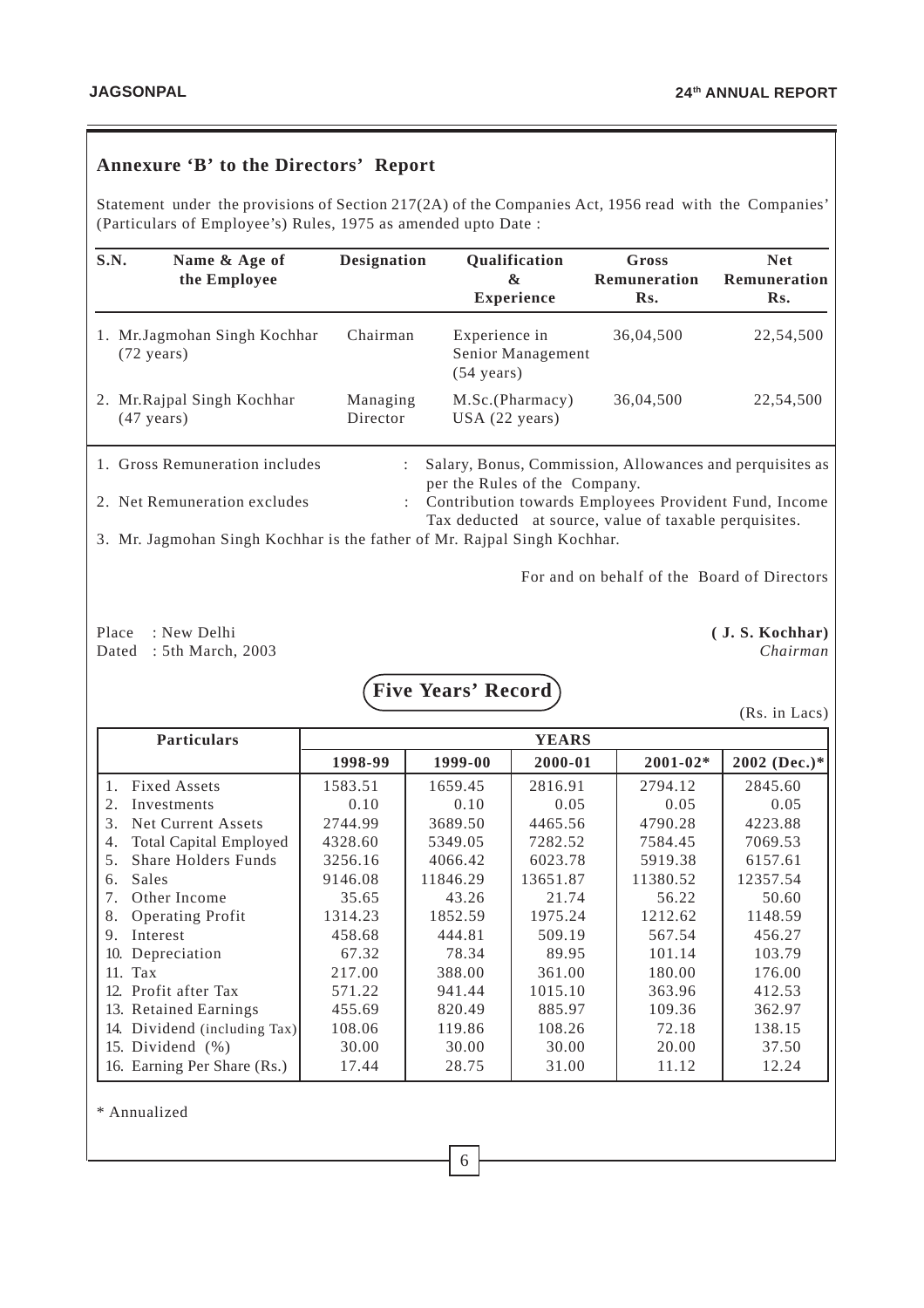## **Annexure to the Directors' Report**

#### **Corporate Governance**

#### **1. Company's Philosophy on code of Governance:**

The Company's philosophy on Corporate Governance is to conduct its business affairs in a professional and transparent manner while adhering to the highest ethical values and morals and always striving for optimising Shareholders' value.

#### **2. Board of Directors**

- a) The board comprises of Executive and Non-Executive Directors. The present strength of the Board of Directors is four Directors. The Chairman and the Managing Director are two whole time directors, the remaining two being non-executive directors, who are independent Directors and are professionals and have expertise in their fields.
- b) The attendance at Board Meetings and last Annual General Meeting of each of the Directors during the financial year of the Company was as under:

| Name of Director           | Category          | Attendance at  |                | Membership of<br>other Board | No. of<br>Committees in |
|----------------------------|-------------------|----------------|----------------|------------------------------|-------------------------|
|                            |                   | <b>Board</b>   | Last           | (excluding)                  | which member            |
|                            |                   | Meetings       | AGM            | Alternate                    | (excluding Pvt.         |
|                            |                   |                |                | Directorship $&$             | Companies)              |
|                            |                   |                |                | Directorship in              |                         |
|                            |                   |                |                | Pvt. Companies)              |                         |
| Mr. Jagmohan Singh Kochaar | Chairman          | 6              | <b>Yes</b>     | 3                            | $\mathfrak{D}$          |
| Mr. Rajpal Singh Kochaar   | Managing Director | $\overline{4}$ | <b>Yes</b>     |                              |                         |
| Mr. A.C. Chakrabortti      | Non-Executive     | 6              | N <sub>0</sub> | 15                           | 10                      |
| Mr. S. Mukhopadhyay        | Non-Executive     | 4              | <b>Yes</b>     | $\mathfrak{D}$               |                         |
| Mr Amar Nath Varma         |                   |                |                |                              |                         |
| (Upto 31.10.2002)          | Non-Executive     | 5              | NA.            |                              |                         |
| Mr. R.D. Thapar            |                   |                |                |                              |                         |
| (Upto 03.01.2002)          | Non-Executive     |                | <b>NA</b>      |                              |                         |

c) During the year six board meetings were held on following dates:<br>Oct. 31, 2001 Jan.3, 2002 Jan. 30, 2002 April 29, 2002 Oct. 31, 2001 Jan.3, 2002 Jan. 30, 2002 April 29, 2002 July 31, 2002 Oct.31, 2002

#### **3. Audit Committee**

The terms of reference and the role of the Audit Committee include inter-alia reviewing with management the financial statements, adequacy of internal control systems and frequency and scope of internal audit, overseeing of company's financial reporting process, discussions with internal and external auditors of the Company on the audit undertaken.

The Audit Committee was formed in January 2002 with three Non-executive Independent Directors, Mr. A.C. Chakrabortti, Mr. S. Mukhopadhyay and Mr. Amar Nath Varma. The Chairman of the Committee is Mr. S. Mukhopadhyay. The Company Secretary, Mr. S.K. Mata, acts as the Secretary of the Committee. The Internal Auditor and Statutory Auditors are invitees to the meeting. The quorum for the Committee meeting is two Directors.

The Committee has met thrice during the financial year in April, July and October months of 2002.

#### **4. Remuneration committee and remuneration of Directors**

The Company has not constituted a Remuneration Committee. However, the managerial remuneration including perquisites thereof payable to directors, are determined by the shareholders.

7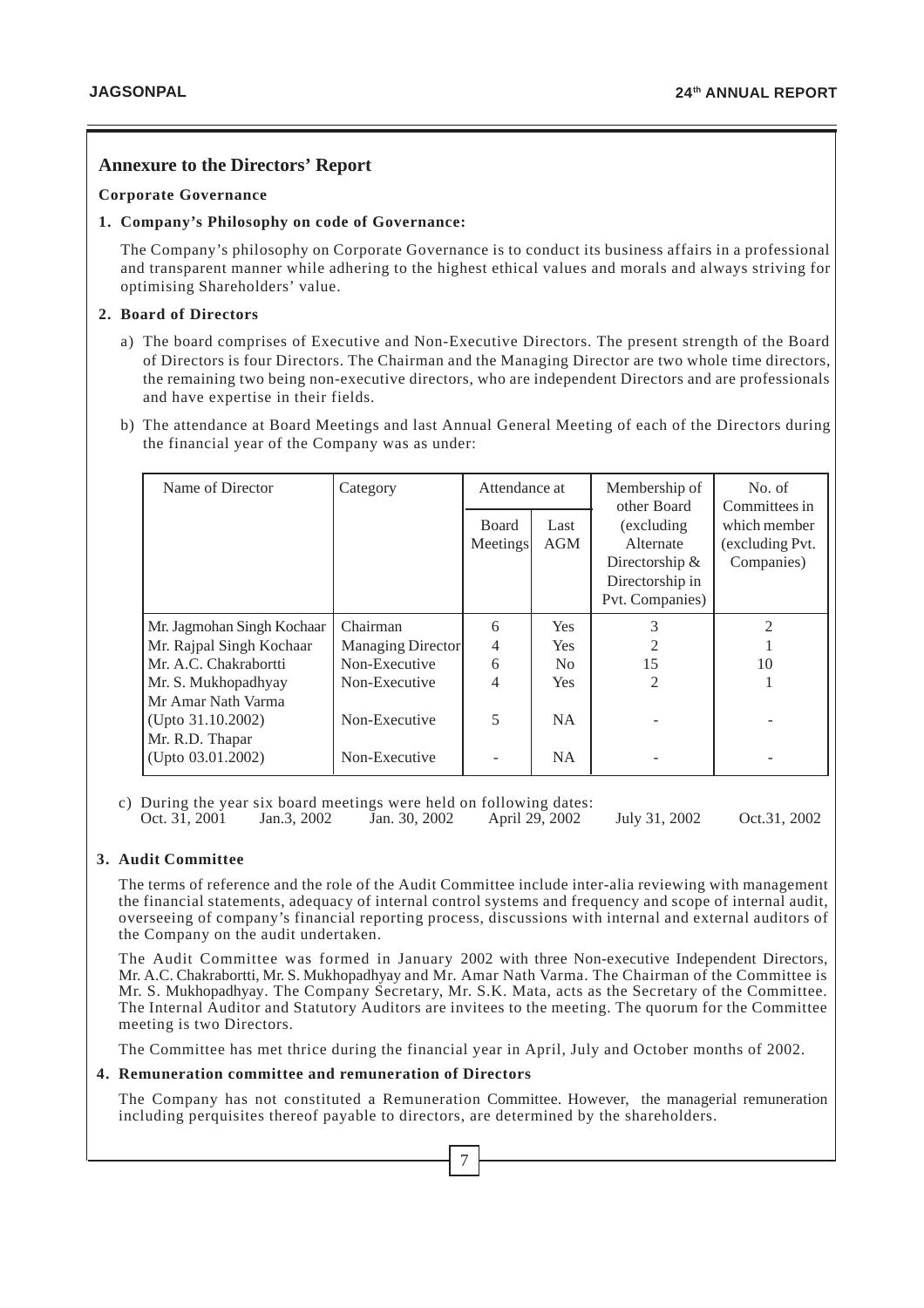#### **5. Shareholders'/Investors' Grievances Committee**

The Committee was constituted in January, 2002 with Mr. S. Mukhopadhyay, Mr. Amar Nath Varma and Mr. Jagmohan Singh Kochhar as its members. Mr. S. Mukhopadhyay is Chairman of the Committee. Mr. S.K. Mata, Company Secretary, is the Compliance Officer of the Company.

The Committee reviews the level of investor services covering all aspects of investors interactions and recommends steps to improve the same. During the year the Committee met once.

The queries/complaints received from the shareholders have been duly attended to and resolved by furnishing requisite information/documents by the Company. A summary of complaints, received and resolved by the Company during the financial year, is given below:

|                                                                     | Received | <b>Cleared</b> |
|---------------------------------------------------------------------|----------|----------------|
| Non-Receipt of Share Certificates duly transferred                  | 10       | 10             |
| Non – receipt of Dividend warrants                                  | 93       | 93             |
| Miscellaneous                                                       | 151      | 151            |
| Letter from Stock Exchanges, SEBI and Department of Company Affairs |          |                |

#### **Share Transfer Committee**

To expedite the transfer of shares and other related matters, the power of share transfer and other related matters (transmission and issue of duplicate shares etc.) has been delegated to the Share Transfer Committee, comprising of Chairman and top officials of the Company. The committee meets at least once in a fortnight. No investors' complaint was pending for a period exceeding one month except cases which are sub judice.

#### **6. General Body Meetings**

Details of the last three Annual General Meeting held is given below.

| Year ended | Date      | Time      | Location                                                   |
|------------|-----------|-----------|------------------------------------------------------------|
| 31.3.2000  | 23.9.2000 | 10.00 a.m | Vanita Samaj, 13, Institutional Area, Lodi Road, New Delhi |
| 31.3.2001  | 29.9.2001 | 10.00 a.m | Vanita Samaj, 13, Institutional Area, Lodi Road, New Delhi |
| 30.9.2001  | 20.3.2002 | 10.00 a.m | Vanita Samaj, 13, Institutional Area, Lodi Road, New Delhi |

All resolutions set out in the notices were passed by the members. No resolutions were put through Postal Ballot last year. Presently, the Company does not have any proposal for Postal Ballot.

#### **7. Disclosures**

There were no transactions of material nature with the Directors or the Management or relatives of the Directors during the financial year which could have potential conflict with the interests of the Company at large.

#### **8. Means of Communications**

As the quarterly results are published in one English Daily Newspaper (The Pioneer) and one Hindi Newspaper (Veer Arjun) published from Delhi, the half yearly report was not sent to the shareholders. The quarterly results are available on Company's site *jagsonpal.com*. During the financial year, the Company has not made any presentations to the institutional investors or analysts. The Management Discussion and Analysts report form a part of this Annual Report.

#### **9. General Shareholder Information**

| • Annual General Meeting                                | : Friday, 6th June, 2003 at 10.00a.m. at Vanita Samaj, 13, |
|---------------------------------------------------------|------------------------------------------------------------|
|                                                         | Institutional Area, Lodi Road, New Delhi-110003.           |
| • Dates of Book Clousure                                | June 3, 2003 to June 6, 2003 (both days inclusive)         |
| • Dividend Payment Date                                 | Within stipulated time, if declared                        |
| • Financial Calendar (tentative) for the quarter ending |                                                            |
| December 2001                                           | 4th Week of January 2002                                   |
| March 2002                                              | 4th Week of April 2002                                     |
| June $2002$                                             | 4th Week of July 2002                                      |
| September 2002                                          | 4th Week of October 2002                                   |
| December 2002                                           | February/March 2003                                        |
|                                                         |                                                            |
|                                                         |                                                            |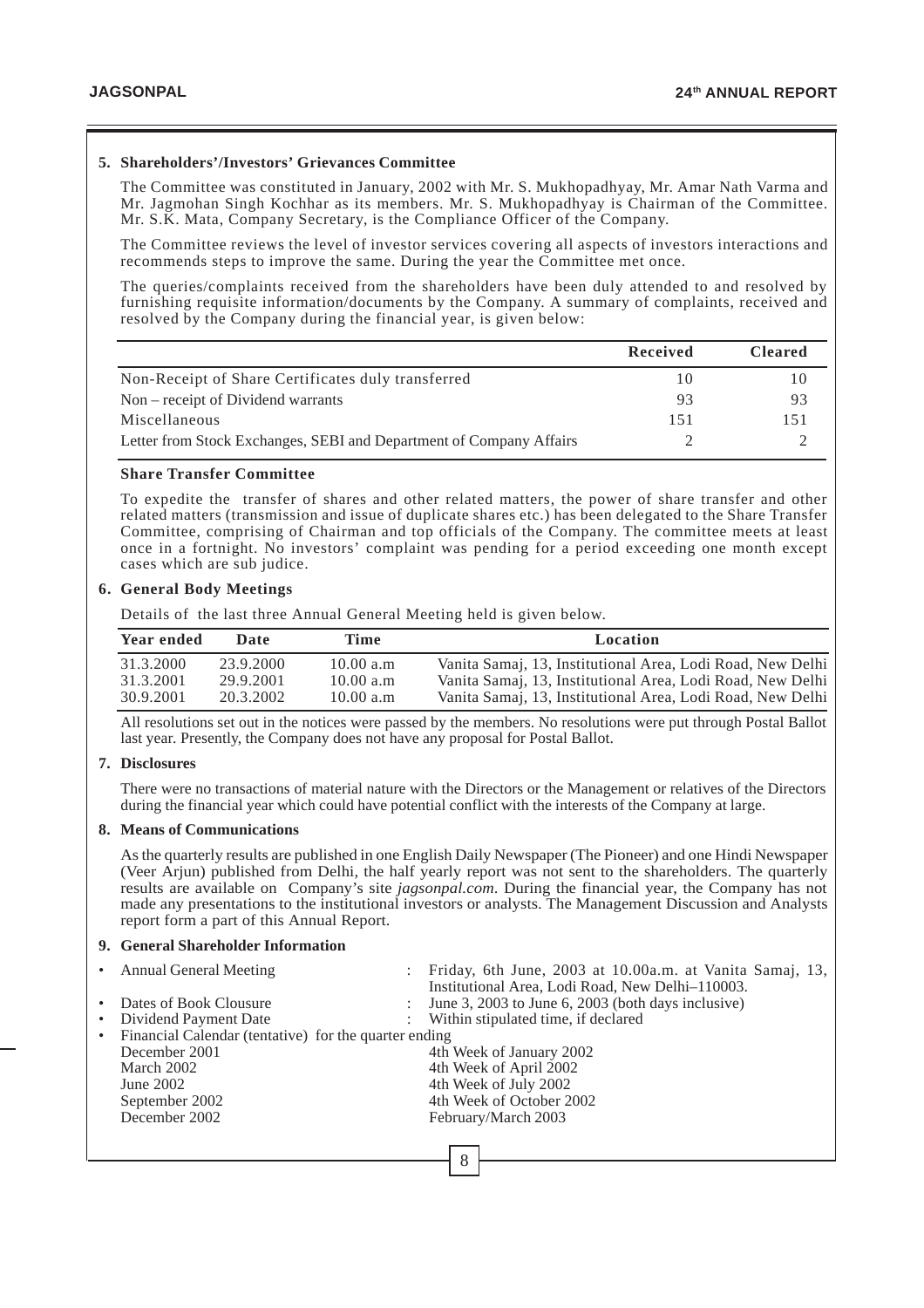- 
- Listing on Stock Exchanges : The Delhi Stock Exchange Association Limited (Regional); The Stock Exchange, Mumbai; The National Stock Exchange of India Ltd.; The Ludhiana Stock Exchange Association Limited.The Company has paid the listing fee for 2002-03 to the Stock Exchanges
- Stock Code ISIN No. for NSDL & CDSL : JAGSNPHARM EQ at NSE INE048B01019
- Market Price Data at NSE and Stock performance in comparision to NSE Index :

| Month            | High (Rs.) | Low $(Rs.)$ |
|------------------|------------|-------------|
| October 2001     | 189.00     | 123.00      |
| November 2001    | 154.00     | 115.50      |
| December 2001    | 145.00     | 120.00      |
| January 2002     | 136.00     | 105.00      |
| February 2002    | 136.00     | 115.15      |
| March 2002       | 128.00     | 115.10      |
| April 2002       | 181.00     | 116.00      |
| May 2002         | 148.00     | 115.00      |
| June 2002        | 136.90     | 116.15      |
| <b>July 2002</b> | 139.00     | 110.00      |
| August 2002      | 116.00     | 104.00      |
| September 2002   | 117.00     | 94.50       |
| October 2002     | 112.90     | 89.95       |
| November 2002    | 99.00      | 83.00       |
| December 2002    | 104.00     | 90.00       |



• Address for correspondence and Registrar and Transfer Agents

The Company is having in-house facilities for share transfers and other related matters. Shares received for physical transfer are generally registered and returned within a period of 30 days from the date of receipt, if the documents are clear in all respects. Similarly the demat/remat requests are cleared within a period of 15/30 days respectively. The address of company Secretary/Shares Department is as given below:

> Company Secretary / Shares Department Jagsonpal Pharmaceuticals Limited T-210 J, Shahpur Jat, New Delhi 110049

However, for the limited purpose of connectivity with the NSDL/CDSL, the Company has entered into agreement with MCS Limited, Mumbai.

• Dematerialisation of Securities

The Company has entered into agreements with both National Securities Depository Limited (NSDL) and Central Depository Services (India) Limited (CDSL) for dematerialisation of its shares. As on 31.12.2002, 26.39% of the Company's total share capital representing 8,64,190 shares are held in dematerialised form.

Plant Location

20 K.M. Mathura Road, Post Office Amar Nagar, Faridabad, Haryana–121003

| 10. Re-appointment of Directors    |                           |                                                                                                                                                                                                                                                                                   |
|------------------------------------|---------------------------|-----------------------------------------------------------------------------------------------------------------------------------------------------------------------------------------------------------------------------------------------------------------------------------|
| Name of Director                   | $\mathbb{Z}^{\mathbb{Z}}$ | Mr. Sukumar Mukhopadhyay                                                                                                                                                                                                                                                          |
| Date of Birth                      |                           | 18.04.1937                                                                                                                                                                                                                                                                        |
| Date of Joining the Board          |                           | 03.01.2002                                                                                                                                                                                                                                                                        |
| Expertise                          |                           | Mr. Sukumar Mukhopadhyay who retires by rotation at this Annual General<br>Meeting was member of Central Board of Excise & Customs. He is fellow<br>member of Indian Council of Arbitration. He is a Tax Consultant in Excise<br>and Customs and has vast experience in the area. |
| List of Outside Directorship held: |                           | Greaves Limited, Mumbai: Duncans Industries Limited, Kolkata.                                                                                                                                                                                                                     |
|                                    |                           |                                                                                                                                                                                                                                                                                   |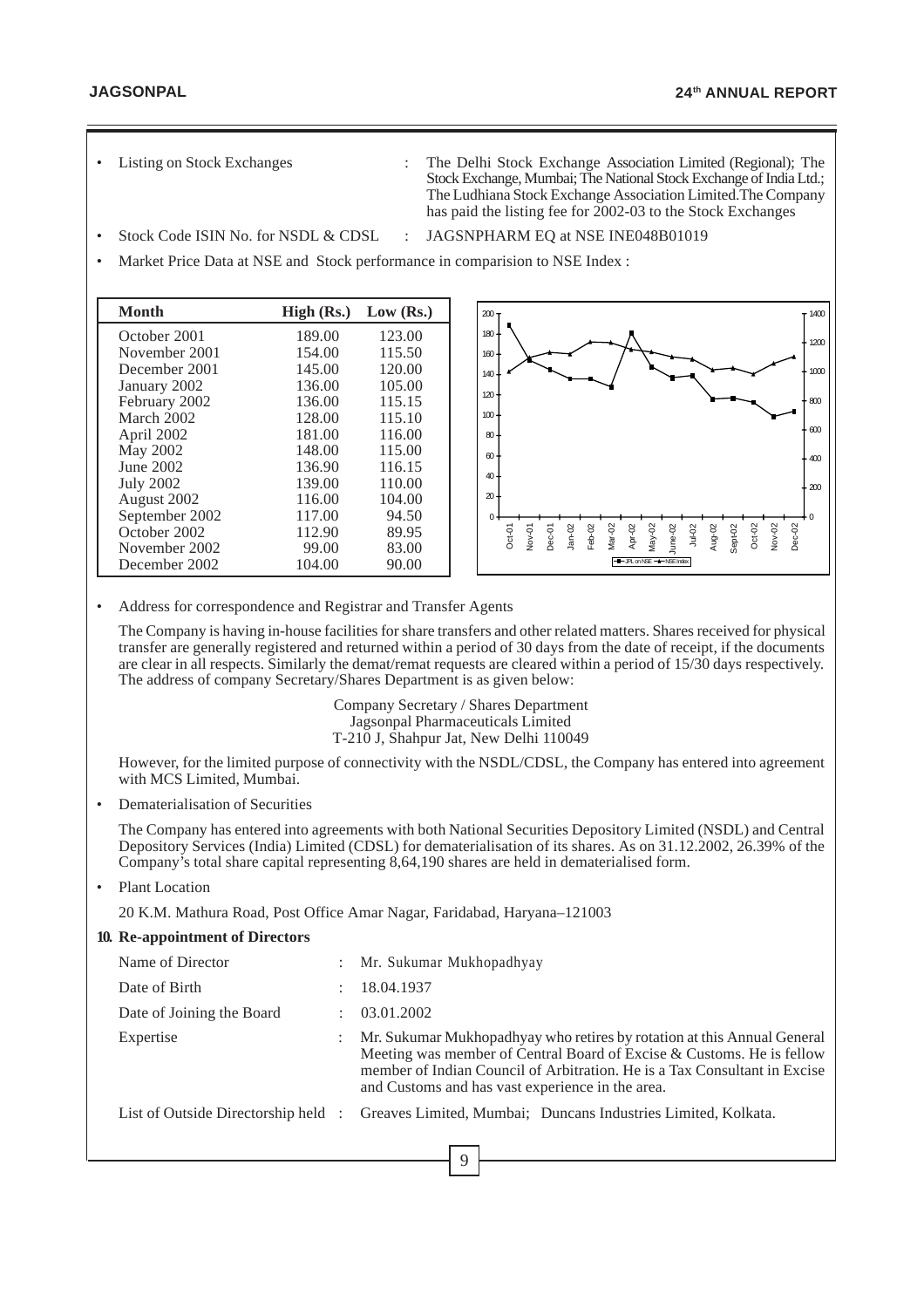## **Auditors' Report on Corporate Governance**

TO THE MEMBERS OF JAGSONPAL PHARMACEUTICALS LIMITED

We have examined the compliance of conditions of Corporate Governance by Jagsonpal Pharmaceuticals Limited for the period ended on 31st December, 2002 as stipulated in Clause 49 of the Listing Agreement of the said Company with the Stock Exchanges.

The compliance of conditions of Corporate Governance is the responsibility of the management. Our examination was limited to procedures and implementation thereof, adopted by the Company for ensuring the compliance of the conditions of Corporate Governance. It is neither an Audit nor an expression of opinion on the financial statement of the Company.

In our opinion and to the best of our information and according to the explanations given to us, we certify that the Company has complied in all material aspect with the conditions of Corporate Governance as stipulated by the above mentioned Listing Agreement.

We state that no investor grievances are pending for a period exceeding one month against the Company as per the records maintained by the Company and presented to the Investors' Grievances Committee.

We further state that such compliance is neither an assurance as to the future viability of the Company nor the efficiency or effectiveness with which the management has conducted the affairs of the Company.

#### **For P.P. Thukral & Company** *Chartered Accountants*

| Place : New Delhi      | <b>Suresh Sethi</b> |
|------------------------|---------------------|
| Dated: 5th March, 2003 | Partner             |

# **Management Discussion And Analysis Report**

# **Industry Structure and Developments**

India has already signed the GATT agreement and shall be fully observing the GATT rules & regulations from the year 2006 AD onwards. The Indian Pharmaceutical Companies have started preparing for the coming times, which in concrete terms, means laying more emphasis on drug quality, good manufacturing practices, most stringent process controls, developing and marketing newer and better medicines.

# **Opportunities and Threats**

The industry and the Government intend to make modern medicine available at the urban and rural level and the efforts are being made in this direction. With improved communication means there is increase in health awareness and education. Thus demand of pharmaceutical products will be stimulated in the coming future. The preventive treatment being publicised by the government and industry will generate more demand. However, there will be need to upgrade the infrastructure in this sector.

Bigger and better companies of the world will show interest in the Indian market, the newer researched drugs will find their way to India faster than it used to be ever before, and many of the drugs presently available in the world markets outside India will be brought to the country by the companies, presently operating.

# **Segment-wise Performance**

The Company mainly operates in the Pharmaceutical segment and the Company has increased it's formulation sales.

# **Outlook**

The Company is constantly striving for strong marketing and distribution networks. The restructuring of marketing was the key focus area during the last year. This will result in increased coverage of the medical practitioners and higher prescription generation for our products. The focus of the entire restructuring exercise and training programme is directed at ensuring that Jagsonpal's Professional Service Representative stands out amongst the crowd, in the doctor's chamber and effective generation of higher prescription.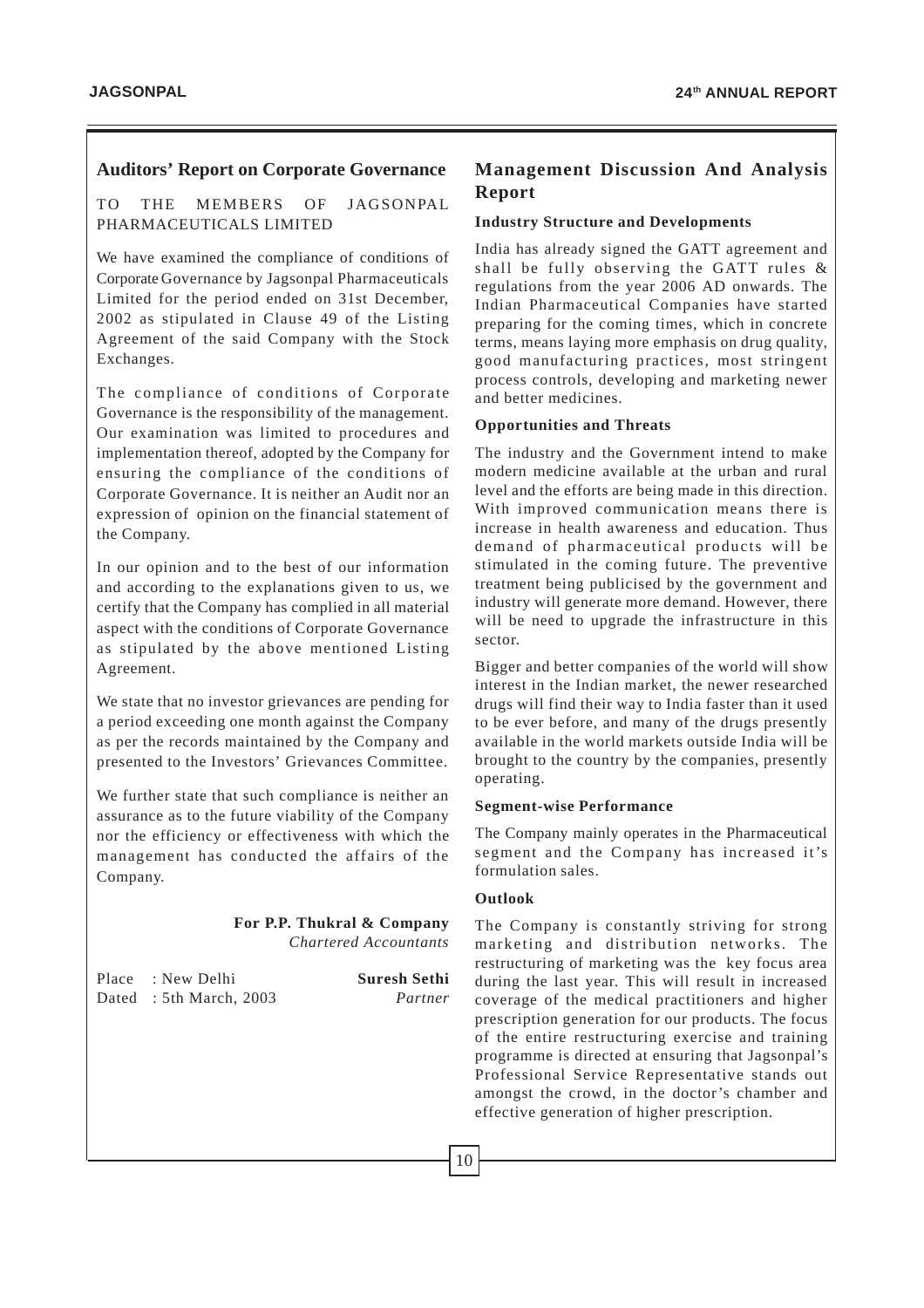Efficient management of working capital and other resources of the Company is given very high priority.

#### **Risk and Concerns**

India will get a ten-year transition period, for the implementation of TRIPS. During this period, new molecules patented for the first time anywhere in the world will be given, protection during the transition period; provided a patent application is made in India. Marketing exclusivity will be provided for five years during the transition period. The patent application will be kept in a "black box" and given effect retrospectively, after the transition period is over.

Your company is gearing up to face the challenges and will be prepared for facing the patent regime.

#### **Internal Control Systems and their Adequacy**

JPL has adequate internal control systems and processes to safeguard its assets and all the transactions are recorded and reported as per the generally accepted or prescribed norms. The internal control systems are well documented and rigidly implemented. There are clearly defined systems and authority and responsibilities in place which ensure accuracy and reliability of all financial and other data for effective and efficient management. The systems and processes are reviewed periodically and upgraded under the guidance of Audit Committee and external auditors/ agencies.

#### **Financial performance with respect to operational performance:**

*Loans*

The Company has been able to reduce it's borrowing by more than Rs. 245 lacs during the reference period.

*Results from Operations*

|                                                             |                                  | (RS. III LACS)                   |
|-------------------------------------------------------------|----------------------------------|----------------------------------|
| Particulars                                                 | Current<br>Year<br>$(15$ months) | Previous<br>Year<br>$(6$ months) |
| Sales                                                       | 15,446.93                        | 5,690.26                         |
| Other Income                                                | 63.25                            | 28.11                            |
| <b>Operating Expenditure</b>                                | 14.074.44                        | 5,112.05                         |
| Profit before interest.<br>depreciation and tax<br>Interest | 1,435.74<br>570.34               | 606.32<br>283.77                 |

| Depreciation            | 129.73 | 50.57  |
|-------------------------|--------|--------|
| Profit before Tax       | 735.67 | 271.98 |
| Provision for Taxation  | 220.00 | 90.00  |
| Differed Tax Adjustment | 14.55  |        |
| Profit after Tax        | 501.12 | 181.98 |

#### *Interest*

The Company has been able to reduce it's interest cost considerably, both because of reduction in interest costs as well as reduction in borrowings.

#### *Net Profit*

There was marginal improvement in the net profit margin during the reference period.

#### *Receivables*

The Company was able to reduce it's receivables by more than Rs. 9.32 Crores as compared to the position as on 30.09.2001.

#### **Human Resources and Industrial Relations**

The human resource of JPL is its biggest asset and has dedicated and motivated people in the team. In order to achieve overall development of its people and to ensure greater accountability and responsibility, continuous training with respect to work and other areas is imparted.

#### **Cautionary Statement**

The report is based on certain estimates, assumptions and expectations, which may or may not be accurate or realised. The risk factors stated in the report are not exhaustive. So the actual results could materially differ from those expressed or implied. Important factors such as economic conditions, government policies, subsequent developments and other incidental factors etc could make material difference to company's operations.

 $(D_x, T_y, T_z)$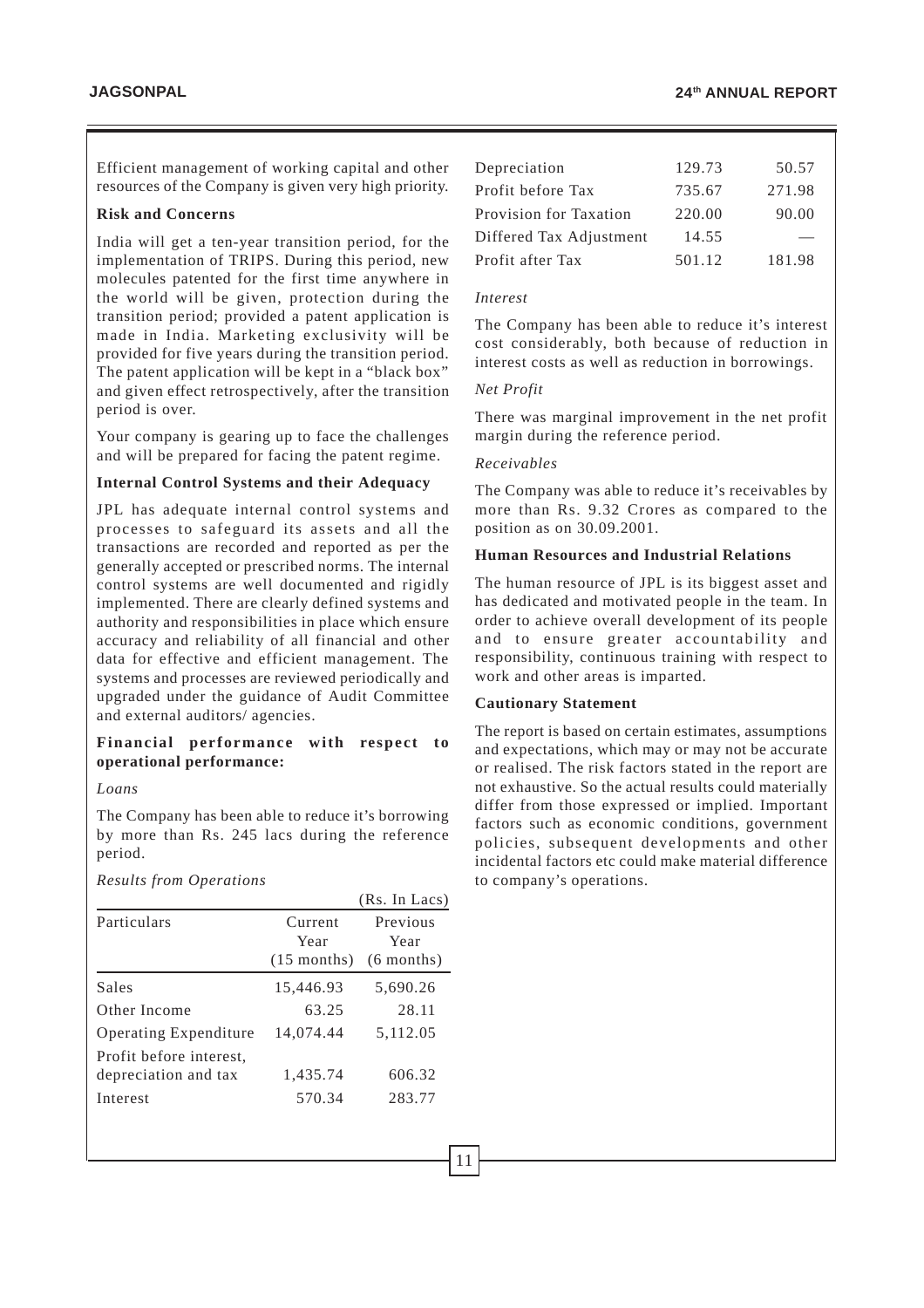# **Auditors' Report**

#### TO THE MEMBERS OF JAGSONPAL PHARMACEUTICALS LIMITED

We have audited the attached Balance Sheet of Jagsonpal Pharmaceuticals Ltd., as at 31st December, 2002 and the Profit and Loss Account for the period 01.10.2001 to 31.12.2002, annexed thereto. These financial statements are the responsibility of the Company's management. Our responsibility is to express an opinion on these financial statements based on our audit.

We conducted our audit in accordance with auditing standards generally accepted in India. Those Standards require that we plan and perform the audit to obtain reasonable assurance about whether the financial statements are free of material misstatement. An audit includes examining, on a test basis, evidence supporting the amounts and disclosures in the financial statements. An audit also includes assessing the accounting principles used and significant estimates made by management, as well as evaluating the overall financial statement presentation. We believe that our audit provides a reasonable basis for our opinion.

We report that :

- 1. As required by the Manufacturing and other Companies (Auditors' Report) Order, 1988 issued by the Company Law Board in terms of Section 227 (4A) of the Companies Act, 1956, we annex hereto a statement on the matters specified in paragraphs 4 and 5 of the said Order, to the extent applicable.
- 2. Further to our comments in the Annexure referred to in paragraph (1) above, we report that :
	- a) We have obtained all the information and explanations which to the best of our knowledge and belief, were necessary for the purposes of our audit;
	- b) In our opinion, proper books of account as required by law, have been kept by the Company so far as appears from our examination of the books;
	- c) The Balance Sheet and Profit and Loss Account are in agreement with the books of account;
	- d) In our opinion and to the best of our information and according to the explanations given to us, the said accounts comply with the Accounting Standards under Section 211 (3C) and give the

information required by the Companies Act, 1956 in the manner so required and give a true and fair view -

- I. in the case of the Balance Sheet, of the state of affairs of the Company as at 31st December, 2002; and
- II. in the case of the Profit & Loss Account, of the profit of the Company for the period ended on that date.
- e) Based on representations made, and the information and explanations given to us, none of the Directors of the Company are, prima-facie, as at 31st December, 2002, disqualified from being appointed as director of the Company in terms of clause (g) of sub-section (1) of Section 274 of the Companies Act, 1956.

**For P. P. Thukral & Co.** *Chartered Accountants*

Place: New Delhi **Suresh Sethi** Dated : 5th March, 2003 *Partner*

#### **ANNEXURE TO THE AUDITORS' REPORT**

(Referred to in Paragraph (1) of our report of even date)

- 1. The Company has maintained proper records showing full particulars including quantitative details and situation of fixed assets. As explained to us, a major portion of fixed assets has been physically verified by the Management in accordance with a phased program of verification adopted by the Company. In our opinion, the frequency of verification is reasonable to the best of our knowledge, no material discrepancies have been noticed on verification.
- 2. None of the fixed assets have been revalued during the period.
- 3. The stocks of finished and semi finished goods, stores, spare parts and raw materials have been physically verified by the Management.
- 4. In our opinion, and according to the information and explanations given to us, the frequency of verification are reasonable and adequate in relation to the size of the Company and the nature of its business.
- 5. The discrepancies noticed on physical verification of stocks as compared to book records were not material and have been properly dealt with in the books of account.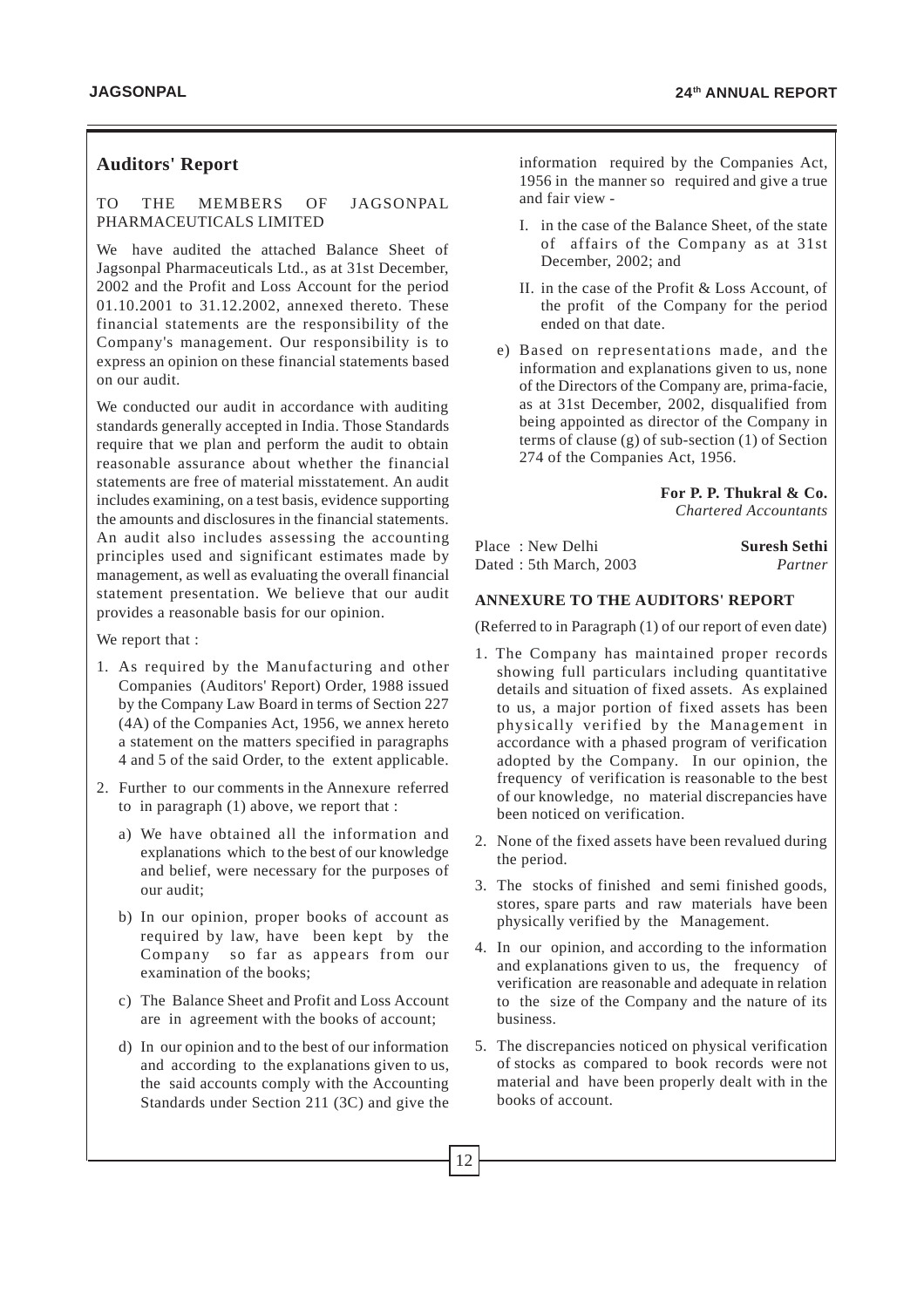- 6 In our opinion, and on the basis of our examination of the stock records, the valuation of stocks is fair and proper in accordance with the normally accepted accounting principles and is on the same basis as in the preceding year.
- 7. The Company has not taken or granted any loans, secured or unsecured from/to Companies, firms or other parties listed in the register maintained under Section 301 and/or from the Companies under the same management, as defined under Section 370 (1B) of the Companies Act, 1956.
- 8. In respect of loans and advances in the nature of loans given by the Company, the repayment of principal and payment of interest are in accordance with the stipulated terms.
- 9. In our opinion and according to the information and explanations given to us, there are adequate internal control procedures commensurate with the size of the Company and the nature of its business with regard to purchases of stores, raw materials, including components, plant and machinery, equipment and other assets, and with regard to sale of goods.
- 10.In our opinion and according to the information and explanations given to us, transactions of purchase of goods and materials and sale of goods, materials and services made in pursuance of contracts or arrangements entered in the register maintained under Section 301 of the Companies Act, 1956 and aggregating during the year to Rs. 50,000/- or more in respect of each party; have been made at price which are reasonable, having regard to the prevailing market price for such goods, materials or services where such market price are available or the prices at which transactions for similar goods or materials have been made with other parties.
- 11. As explained to us, the Company has regular procedure for the determination of unserviceable or damaged stores, raw materials and finished goods. Adequate provisions has been made in the accounts for the loss arising on the items so determined.
- 12. In our opinion, and according to the information and explanations given to us, the Company has complied with the provisions of Section 58A of the Companies' Act, 1956 and the Companies' (Acceptance of Deposits) Rules, 1975 with regard

to the deposits accepted from the public.

- 13.In our opinion, reasonable records have been maintained by the Company for the sale and disposal of scrap. The Company has no byproducts.
- 14. In our opinion and according to the information and explanations given to us, the Company has an internal audit system commensurate with the size and nature of its business.
- 15.We have broadly reviewed the books of account maintained by the Company pursuant to the rules made by the Central Government for the said purpose, under Section  $209(1)(d)$  of the Companies Act, 1956 and are of the opinion that prima facie the prescribed accounts and records have generally been maintained.
- 16. According to the records of the Company, Provident Fund and Employees' State Insurance dues have been regularly deposited during the year with the appropriate authorities.
- 17. According to the information and explanations given to us, there are no undisputed amounts payable in respect of Income Tax, Sales Tax, Customs Duty and Excise Duty, outstanding for a period of more than six months as at 31st December, 2002 from the date they became payable.
- 18. According to the information and explanations given to us and the records of the Company examined by us, no personal expenses have been charged to revenue account, other than those payable under contractual obligations or in accordance with generally accepted business practice.
- 19. The Company is not a sick industrial Company within the meaning of Clause (O) of Section 3 (1) of the Sick Industrial Companies (Special Provisions) Act, 1985.
- 20. In respect of the trading activities of the Company, we are informed that there are no damaged goods in stock.

**For P. P. Thukral & Co.**  *Chartered Accountants*

Place : New Delhi **Suresh Sethi** Dated : 5th March, 2003 *Partner*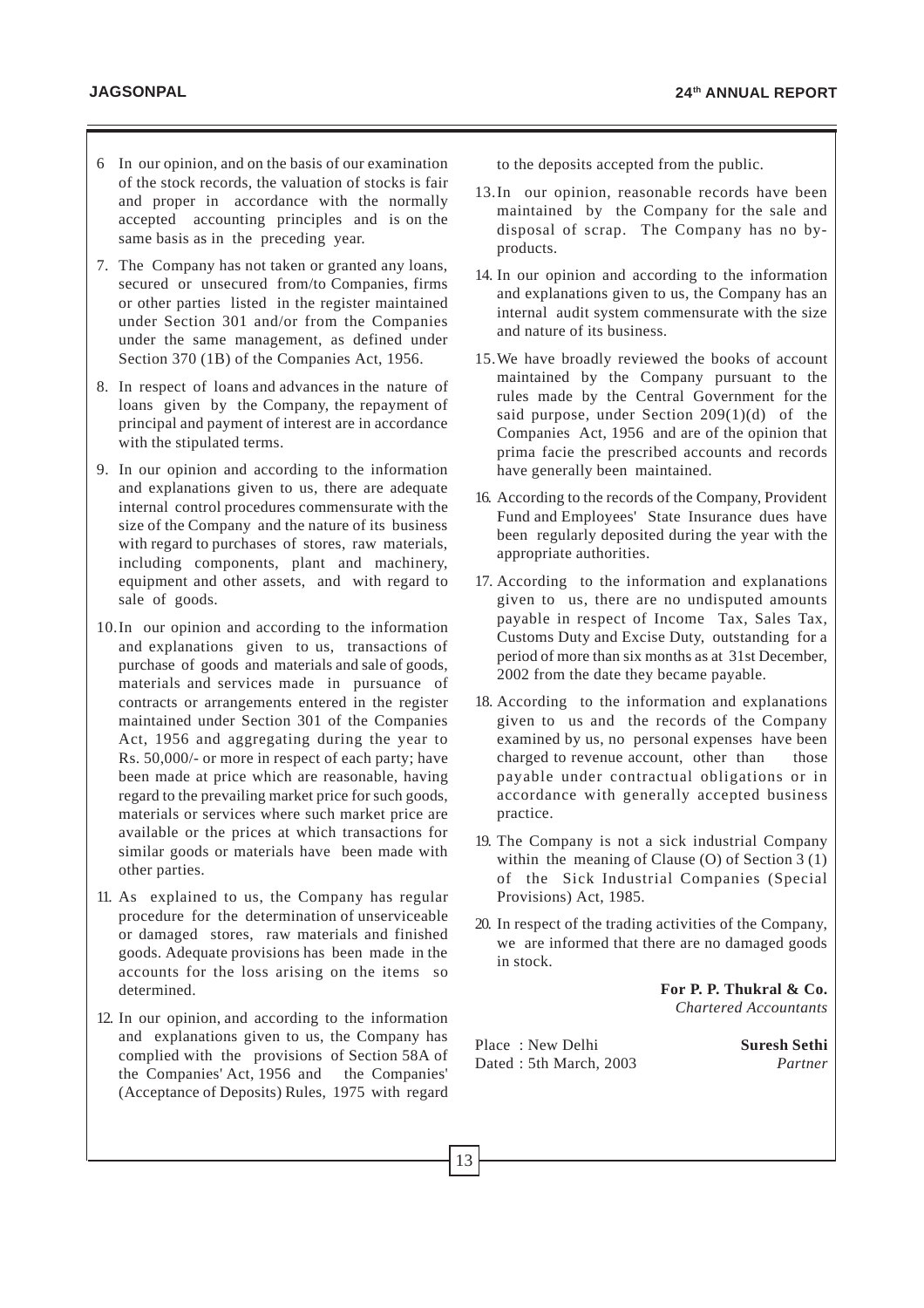# **Balance Sheet As on 31.12.2002**

| <b>PARTICULARS</b>                                       | <b>SCHEDULE</b>                 | AS ON           | AS ON                                 |
|----------------------------------------------------------|---------------------------------|-----------------|---------------------------------------|
|                                                          | NO.                             | 31.12.2002      | 30.09.2001                            |
|                                                          |                                 | Rs.             | Rs.                                   |
| <b>SOURCES OF FUNDS</b>                                  |                                 |                 |                                       |
| <b>Shareholders' funds</b>                               |                                 |                 |                                       |
| Capital                                                  | $\cdot_1$                       | 3,27,47,500     | 3,27,47,500                           |
| Reserves & Surplus                                       | $\cdot_2$                       | 58, 30, 13, 285 | 55,91,90,997                          |
|                                                          |                                 | 61,57,60,785    | 59, 19, 38, 497                       |
| <b>Loan Funds</b>                                        |                                 |                 |                                       |
| <b>Secured Loans</b>                                     | $\cdot$ 3'                      | 28,70,53,446    | 27, 24, 77, 825                       |
| <b>Unsecured Loans</b>                                   | 4'                              | 7,44,42,538     | 11,34,82,912                          |
| <b>TOTAL</b>                                             |                                 | 97,72,56,769    | 97,78,99,234                          |
| <b>APPLICATION OF FUNDS</b>                              |                                 |                 |                                       |
| <b>Fixed Assets</b>                                      |                                 |                 |                                       |
| Net Block                                                | $\cdot$ 5'                      | 28,45,60,342    | 27,94,12,292                          |
| <b>Investments</b>                                       | $\cdot$ 6'                      | 5,031           | 5,031                                 |
| <b>Current Assets Loans And Advances</b>                 | $\cdot$ 7'                      |                 |                                       |
| Inventories                                              |                                 | 47,60,45,668    | 44, 23, 85, 277                       |
| <b>Sundry Debtors</b>                                    |                                 | 27,98,80,907    | 37, 31, 32, 548                       |
| Cash & Bank Balances                                     |                                 | 3,33,94,568     | 3,12,25,863                           |
| Loans and advances                                       |                                 | 5,29,29,049     | 7,46,54,874                           |
|                                                          |                                 | 84,22,50,192    | 92,13,98,562                          |
| LESS:                                                    |                                 |                 |                                       |
| <b>Current Liabilities &amp; Provisions</b>              | $\cdot_8$                       | 14,95,58,796    | 22, 29, 16, 651                       |
| <b>Net Current Assets</b>                                |                                 | 69,26,91,396    | 69,84,81,911                          |
| <b>TOTAL</b>                                             |                                 | 97,72,56,769    | 97,78,99,234                          |
|                                                          |                                 |                 |                                       |
| <b>NOTES TO ACCOUNTS</b>                                 | '13'                            |                 |                                       |
|                                                          |                                 |                 |                                       |
| As per our report of even date<br>For P.P. Thukral & Co. |                                 |                 |                                       |
| <b>Chartered Accountants</b>                             | <b>J.S. Kochhar</b><br>Chairman |                 | A. C. Chakrabortti<br><b>Director</b> |
|                                                          |                                 |                 |                                       |
| <b>Suresh Sethi</b>                                      | R. P. S Kochhar                 |                 | S. Mukhopadhyay                       |
| Partner                                                  | <b>Managing Director</b>        |                 | <b>Director</b>                       |
| Place: New Delhi                                         | Sanjiv Kumar Dudeja             |                 | S.K. Mata                             |
| Dated: 5th March, 2003                                   | General Manager                 |                 | Company Secretary                     |
|                                                          |                                 |                 |                                       |

 $|14|$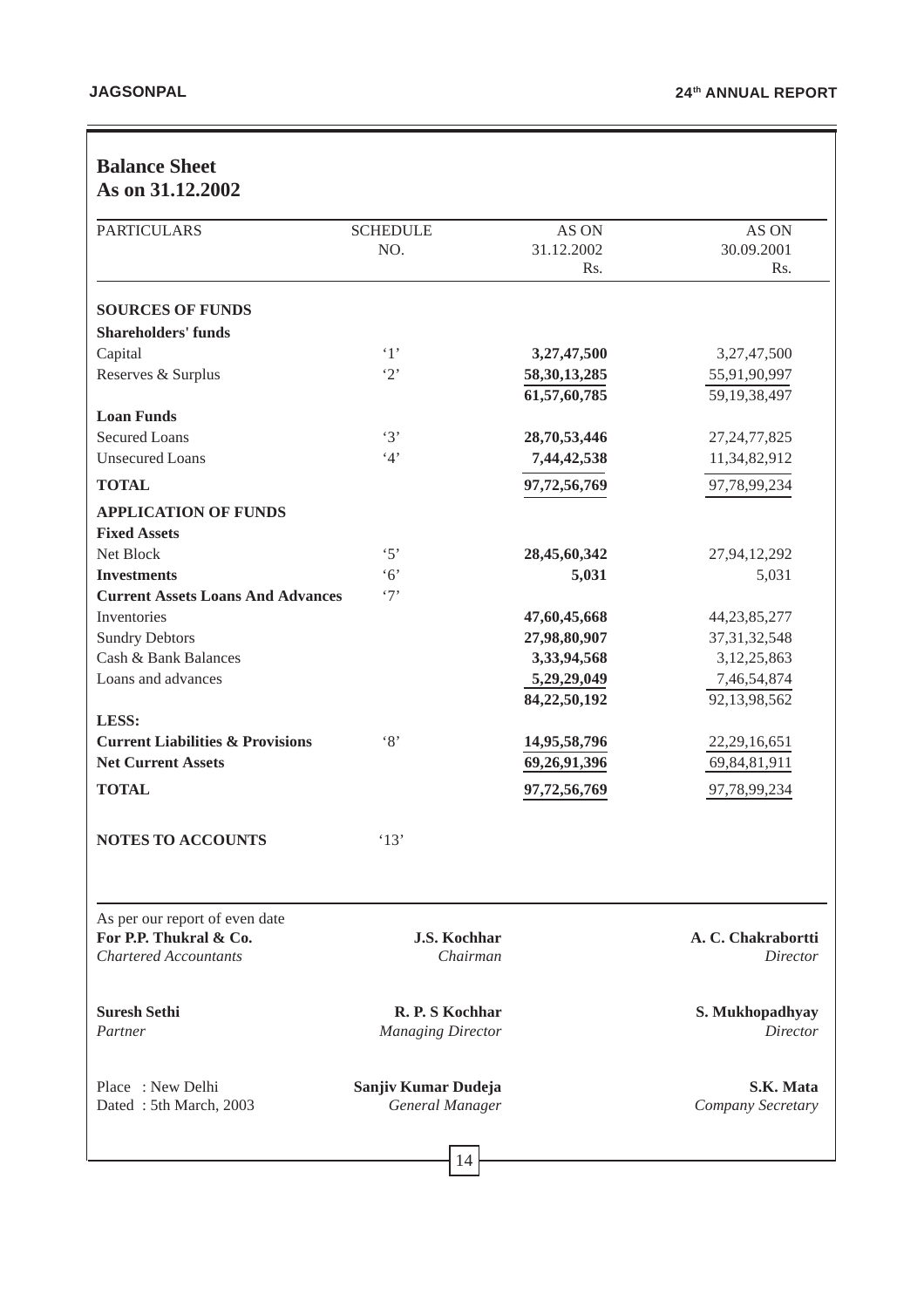| <b>Profit and Loss Account</b><br>for the period ending 31.12.2002                       |                                             |                |                                |
|------------------------------------------------------------------------------------------|---------------------------------------------|----------------|--------------------------------|
| <b>PARTICULARS</b>                                                                       | <b>SCHEDULE</b>                             | 1.10.01 TO     | 1.4.01 TO                      |
|                                                                                          | NO.                                         | 31.12.2002     | 30.09.01                       |
|                                                                                          |                                             | Rs.            | Rs.                            |
| <b>INCOME</b>                                                                            |                                             |                |                                |
| Sales                                                                                    |                                             | 1,54,46,92,562 | 56,90,25,837                   |
| Other Income                                                                             | $\cdot$ 9'                                  | 63,25,195      | 28,10,848                      |
| Increase (decrease) In finished                                                          |                                             |                |                                |
| goods stock & work in progress                                                           |                                             | 3,27,15,009    | 2,20,46,320                    |
| <b>TOTAL</b>                                                                             |                                             | 1,58,37,32,766 | 59, 38, 83, 005                |
| <b>EXPENDITURE</b>                                                                       |                                             |                |                                |
| <b>Cost of Materials</b>                                                                 | $^{\circ}10'$                               | 72,15,91,669   | 24,66,44,035                   |
| Other Expenditure                                                                        | `11'                                        | 71,85,66,937   | 28,66,07,733                   |
| <b>TOTAL</b>                                                                             |                                             | 1,44,01,58,606 | 53, 32, 51, 768                |
| Profit before Interest, Depreciation and Tax                                             |                                             | 14,35,74,160   | 6,06,31,237                    |
| Interest                                                                                 | '12'                                        | 5,70,33,915    | 2,83,76,832                    |
| Depreciation                                                                             |                                             | 1,29,73,420    | 50,56,534                      |
| <b>Profit before Tax</b>                                                                 |                                             | 7,35,66,825    | 2,71,97,871                    |
| Provision For Tax                                                                        |                                             | 2,20,00,000    | 90,00,000                      |
| Deferred Tax                                                                             |                                             | 14,54,976      |                                |
| Net profit after tax Carried Down                                                        |                                             | 5,01,11,849    | 181,97,871                     |
| Balance brought forward from 30.09.2001                                                  |                                             | 1,75,17,691    | 115,81,570                     |
| <b>Balance Available for Appropriation</b>                                               |                                             | 6,76,29,540    | 2,97,79,441                    |
| Proposed Dividend                                                                        |                                             | 1,22,80,313    | 65,49,500                      |
| <b>General Reserve</b>                                                                   |                                             | 1,50,00,000    | 50,00,000                      |
| Income tax on proposed dividend                                                          |                                             | 15,35,039      | 6,68,049                       |
| Income tax for earlier years                                                             |                                             | 95,26,708      | 44,201                         |
| Balance carried over to Schedule '2'                                                     |                                             | 2,92,87,480    | 1,75,17,691                    |
|                                                                                          |                                             | 6,76,29,540    | 2,97,79,441                    |
| <b>NOTES TO ACCOUNTS</b>                                                                 | '13'                                        |                |                                |
| As per our report of even date<br>For P.P. Thukral & Co.<br><b>Chartered Accountants</b> | <b>J.S. Kochhar</b><br>Chairman             |                | A. C. Chakrabortti<br>Director |
| <b>Suresh Sethi</b><br>Partner                                                           | R. P. S Kochhar<br><b>Managing Director</b> |                | S. Mukhopadhyay<br>Director    |
| Place: New Delhi<br>Dated: 5th March, 2003                                               | Sanjiv Kumar Dudeja<br>General Manager      |                | S.K. Mata<br>Company Secretary |
|                                                                                          | 15                                          |                |                                |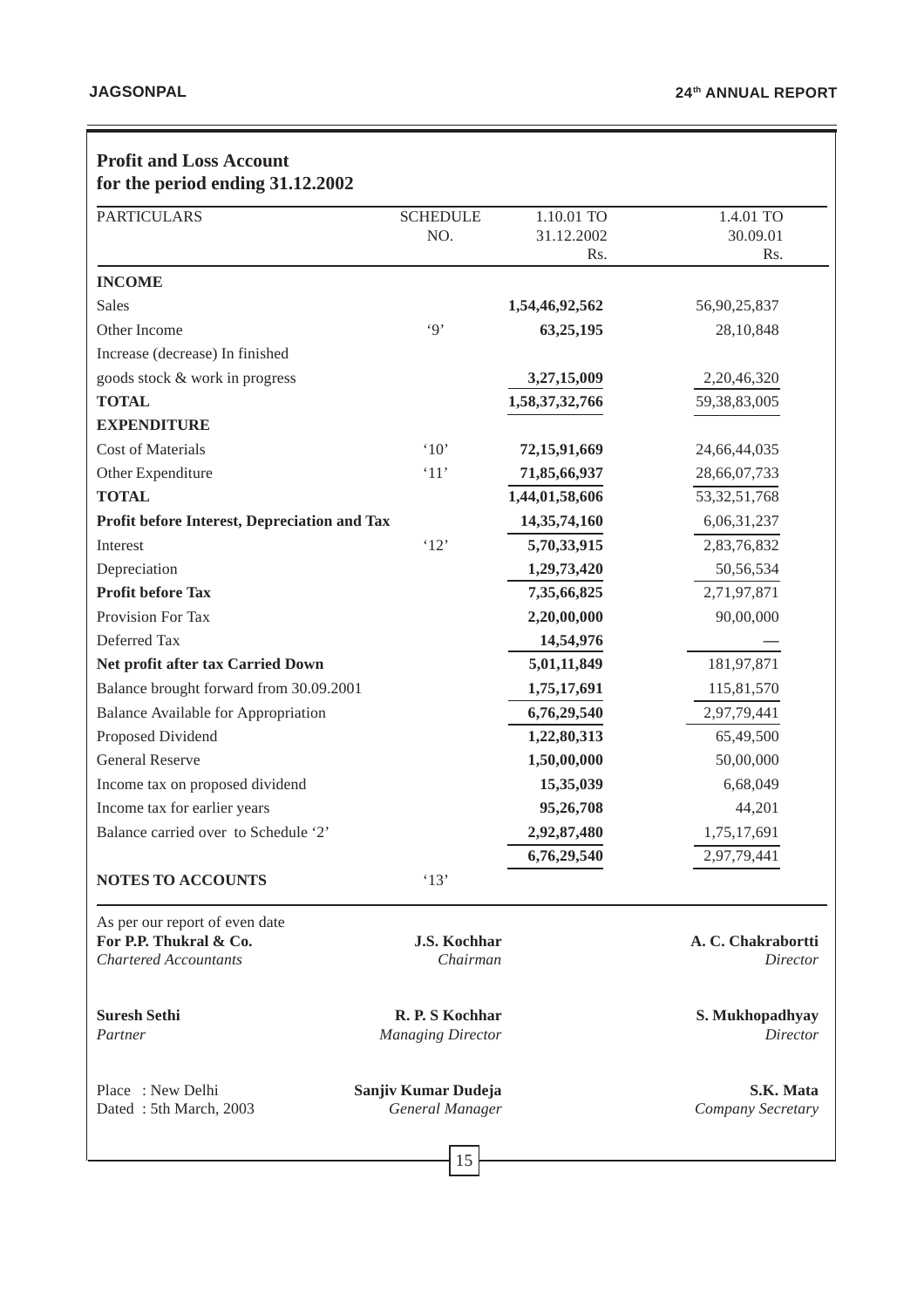|                                                   |               | 31.12.2002      | 30.09.2001      |
|---------------------------------------------------|---------------|-----------------|-----------------|
|                                                   |               | Rs.             | Rs.             |
| <b>SCHEDULE '1'</b>                               |               |                 |                 |
| <b>SHARE CAPITAL</b>                              |               |                 |                 |
| <b>AUTHORISED</b>                                 |               |                 |                 |
| 1,00,00,000 Equity Shares of Rs. 10/- each        |               | 10,00,00,000    | 10,00,00,000    |
| 1,50,00,000 Un-classified Shares of Rs. 10/- each |               | 15,00,00,000    | 15,00,00,000    |
| ISSUED, SUBSCRIBED & PAID UP                      |               |                 |                 |
| 32,74,750 Equity Shares of Rs. 10/- each          |               | 3,27,47,500     | 3,27,47,500     |
| <b>TOTAL</b>                                      |               | 3,27,47,500     | 3,27,47,500     |
| <b>SCHEDULE '2'</b>                               |               |                 |                 |
| <b>RESERVES &amp; SURPLUS</b>                     |               |                 |                 |
| <b>Share Premium Account</b>                      |               | 60,00,000       | 60,00,000       |
| <b>Revaluation Reserve</b>                        |               |                 |                 |
| Balance as on 30.9.2001                           | 16,08,70,349  |                 |                 |
| Less : Excess amount of depreciation adjusted     | 29,47,501     | 15,79,22,848    | 16,08,70,349    |
| <b>General Reserve</b>                            |               |                 |                 |
| Balance as on 30.9.2001                           | 39,50,00,000  |                 | 39,00,00,000    |
| Add: Additions during the year                    | 1,50,00,000   |                 | 50,00,000       |
| Deferred Tax Adjustment of Previous Years         | (2,01,97,043) | 38,98,02,957    | (2,01,97,043)   |
| Profit & Loss Account                             |               |                 |                 |
| Balance as on 30.09.2001                          | 1,75,17,691   |                 |                 |
| Less: Transferred to Profit & Loss Account        | 1,75,17,691   |                 |                 |
| Add: Transferred from Profit & Loss Account       | 2,92,87,480   |                 |                 |
|                                                   |               | 2,92,87,480     | 1,75,17,691     |
| <b>TOTAL</b>                                      |               | 58, 30, 13, 285 | 55,91,90,997    |
| <b>SCHEDULE '3'</b>                               |               |                 |                 |
| <b>SECURED LOANS</b>                              |               |                 |                 |
| 1. Short Term Loan as Cash credit facility from   |               |                 |                 |
| Banks, secured by hypothecation of Book Debts     |               |                 |                 |
| and Inventories comprising of raw materials, work |               |                 |                 |
| in process and finished goods.                    |               | 27,03,03,446    | 21,94,54,060    |
| 2. Deferred Credit from suppliers of machinery    |               | 1,00,000        | 8,26,010        |
| 3. Non Convertible Debentures                     |               | 1,66,50,000     | 5,00,00,000     |
| (Refer notes to accounts in Schedule13)           |               |                 |                 |
| 4. Long Term Loan                                 |               |                 | 21,97,755       |
| <b>TOTAL</b>                                      |               | 28,70,53,446    | 27, 24, 77, 825 |
| <b>SCHEDULE '4'</b>                               |               |                 |                 |
| <b>UNSECURED LOANS</b>                            |               |                 |                 |
| Fixed deposits                                    |               | 7,44,42,538     | 11,34,82,912    |
| <b>TOTAL</b>                                      |               | 74, 4, 42, 538  | 11,34,82,912    |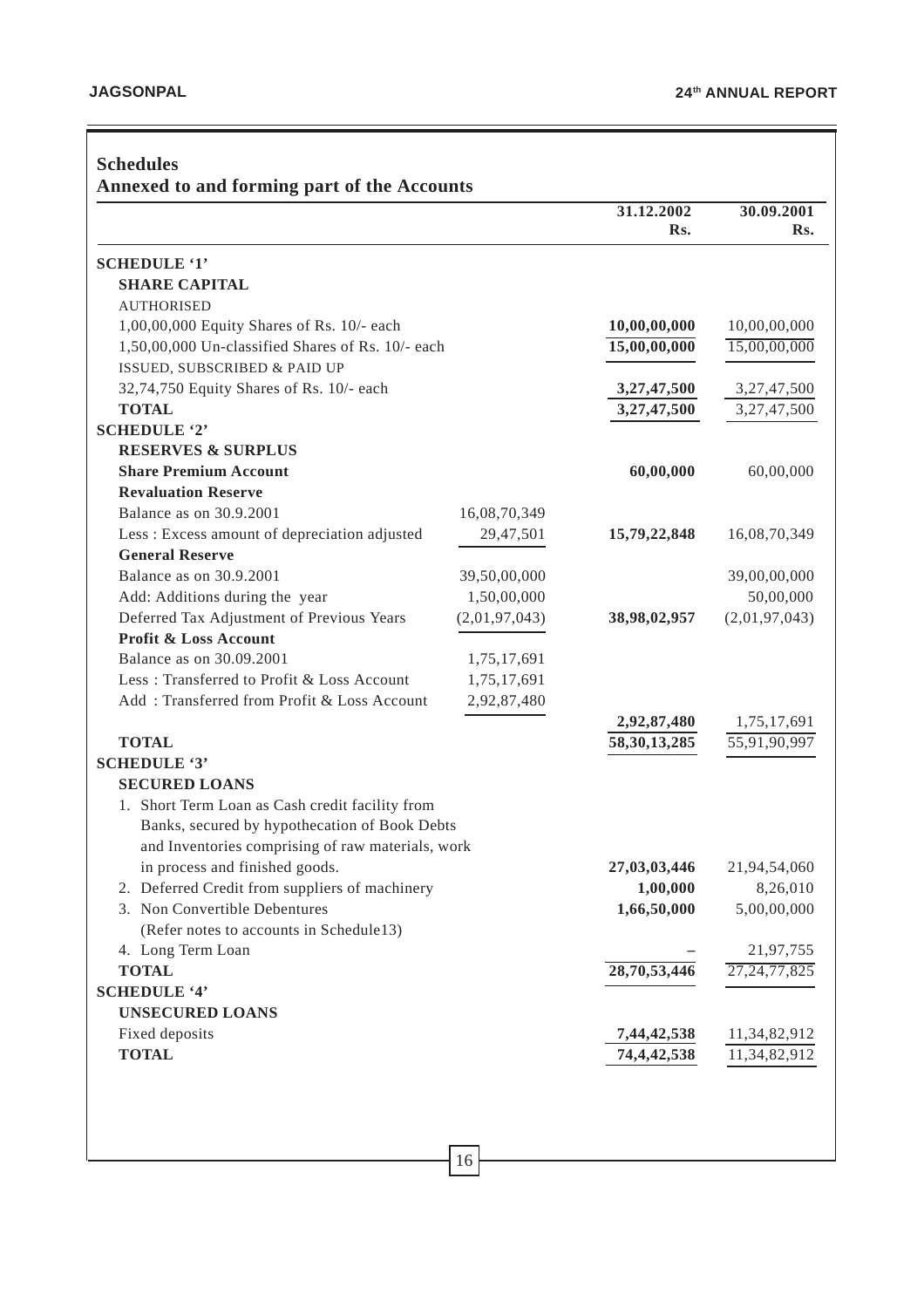| <b>SCHEDULE '5' FIXED ASSETS</b> |  |  |  |
|----------------------------------|--|--|--|
|----------------------------------|--|--|--|

|                                                                                                                                                                       |              |                                 |        |        |              | DEPRECIATION |             |           |             |                 |                             |                           |                     |
|-----------------------------------------------------------------------------------------------------------------------------------------------------------------------|--------------|---------------------------------|--------|--------|--------------|--------------|-------------|-----------|-------------|-----------------|-----------------------------|---------------------------|---------------------|
|                                                                                                                                                                       | Balance      | GROSS BLOCK<br><b>Additions</b> | Reval- | Deduc- | Balance      | Balance      | For the     | <b>On</b> | Write       | <b>Balance</b>  | <b>Balance</b>              | NET BLOCK<br>Depreciation | Balance             |
| Particulars                                                                                                                                                           | as at        |                                 | uation | tions  | as at        | as at        | Year        | Deduc-    | <b>Back</b> | as at           | as at                       | without                   | without             |
|                                                                                                                                                                       | 30.09.01     |                                 |        |        | 31.12.02     | 30.09.01     |             | tions     | on Revl.    | 31.12.02        | 31.12.02                    | Revaluation               | Revalution<br>as at |
|                                                                                                                                                                       |              |                                 |        |        |              |              |             |           |             |                 |                             |                           | 31.12.02            |
| Goodwill                                                                                                                                                              | 3,00,000     |                                 |        |        | 3,00,000     |              |             |           |             |                 | 3,00,000                    |                           | 3,00,000            |
| Free Hold Land                                                                                                                                                        | 8,58,95,625  |                                 |        |        | 8,58,95,625  |              |             |           |             |                 | 8,58,95,625                 |                           | 20,20,808           |
| <b>Building</b>                                                                                                                                                       | 9,02,38,273  | 70,67,832                       |        |        | 9,73,06,105  | 15,20,240    | 38,21,260   |           |             | 53,41,500       | 9,19,64,605                 | 16,60,921                 | 4,02,00,153         |
| Plant & Machinery                                                                                                                                                     | 6,08,97,321  | 86,07,029                       |        |        | 6,95,04,350  | 1,52,68,785  | 40,81,573   |           |             | 1,93,50,358     | 5,01,53,992                 | 37,74,358                 | 3,68,14,888         |
| Vehicles                                                                                                                                                              | 54,54,006    | 1,53,015                        |        |        | 56,07,021    | 20,79,891    | 6,75,541    |           |             | 27,55,432       | 28,51,589                   | 6,75,541                  | 28,51,589           |
| <b>Other Assets</b>                                                                                                                                                   | 8,17,96,270  | 52,41,094                       |        |        | 8,70,37,364  | 2,63,00,286  | 73,42,547   |           |             | 3,36,42,833     | 5,33,94,531                 | 68,62,600                 | 3,67,13,134         |
| Total                                                                                                                                                                 | 32,45,81,495 | 2,10,68,970                     | 0.00   | 0.00   | 34,56,50,465 | 4,51,69,202  | 1,59,20,921 | 0.00      | 0.00        | 6,10,90,123     | 28,45,60,342                | 1,29,73,420               | 11,89,00,572        |
| Previous Year                                                                                                                                                         | 32,06,24,880 | 39,56,613                       | 0.00   | 0.00   | 32,45,81,494 | 3,89,33,667  | 62,35,535   | 0.00      | 0.00        | 4,51,69,202     | 27,94,12,292                | 50,56,534                 | 11,08,05,022        |
|                                                                                                                                                                       |              |                                 |        |        |              |              |             |           |             |                 |                             |                           |                     |
|                                                                                                                                                                       |              |                                 |        |        |              |              |             |           |             | 31.12.2002      |                             |                           | 30.09.2001          |
|                                                                                                                                                                       |              |                                 |        |        |              |              |             |           |             |                 | Rs.                         |                           | Rs.                 |
|                                                                                                                                                                       |              |                                 |        |        |              |              |             |           |             |                 |                             |                           |                     |
| <b>SCHEDULE '6'</b>                                                                                                                                                   |              |                                 |        |        |              |              |             |           |             |                 |                             |                           |                     |
| <b>INVESTMENTS</b>                                                                                                                                                    |              |                                 |        |        |              |              |             |           |             |                 |                             |                           |                     |
| Quoted                                                                                                                                                                |              |                                 |        |        |              |              |             |           |             |                 | 5,031                       |                           | 5,031               |
| (Refer notes to accounts in Schedule '13')<br><b>TOTAL</b>                                                                                                            |              |                                 |        |        |              |              |             |           |             |                 | 5,031                       |                           | 5,031               |
|                                                                                                                                                                       |              |                                 |        |        |              |              |             |           |             |                 |                             |                           |                     |
| <b>SCHEDULE '7'</b><br><b>CURRENT ASSETS, LOANS &amp; ADVANCES</b><br>Inventories (At cost or market price whichever is less<br>as certified by one of the Directors) |              |                                 |        |        |              |              |             |           |             |                 |                             |                           |                     |
| <b>Raw Materials</b>                                                                                                                                                  |              |                                 |        |        |              |              |             |           |             | 11, 13, 33, 430 |                             |                           | 11,03,88,048        |
| Work in process                                                                                                                                                       |              |                                 |        |        |              |              |             |           |             |                 | 10,40,49,250<br>9,09,05,886 |                           |                     |
| <b>Finished Goods</b>                                                                                                                                                 |              |                                 |        |        |              |              |             |           |             | 26,06,62,988    |                             |                           | 24, 10, 91, 343     |
|                                                                                                                                                                       |              |                                 |        |        |              |              |             |           |             | 47,60,45,668    |                             |                           | 44, 23, 85, 277     |
| <b>Sundry Debtors</b><br>(Unsecured but Considered good)                                                                                                              |              |                                 |        |        |              |              |             |           |             |                 |                             |                           |                     |
| Debts outstanding for a period                                                                                                                                        |              |                                 |        |        |              |              |             |           |             |                 |                             |                           |                     |
| exceeding 6 months                                                                                                                                                    |              |                                 |        |        |              |              |             |           |             |                 | 94,60,266                   |                           | 3,09,554            |
| Other Debts                                                                                                                                                           |              |                                 |        |        |              |              |             |           |             | 27,04,20,641    |                             | 37,28,22,994              |                     |
|                                                                                                                                                                       |              |                                 |        |        |              |              |             |           |             | 27,98,80,907    |                             |                           | 37, 31, 32, 548     |
| <b>Cash and Bank Balances</b>                                                                                                                                         |              |                                 |        |        |              |              |             |           |             |                 |                             |                           |                     |
| Cash and Imprest in hand                                                                                                                                              |              |                                 |        |        |              |              |             |           |             |                 | 99,90,421                   |                           | 62,65,851           |
| <b>Balances with Scheduled Banks</b>                                                                                                                                  |              |                                 |        |        |              |              |             |           |             |                 | 2,34,04,147                 |                           | 2,49,60,012         |
|                                                                                                                                                                       |              |                                 |        |        |              |              |             |           |             |                 | 3,33,94,568                 |                           | 3, 12, 25, 863      |
| <b>Loans &amp; Advances</b>                                                                                                                                           |              |                                 |        |        |              |              |             |           |             |                 |                             |                           |                     |
| (Unsecured but considered Good)                                                                                                                                       |              |                                 |        |        |              |              |             |           |             |                 |                             |                           |                     |
| Advances recoverable in cash or in kind                                                                                                                               |              |                                 |        |        |              |              |             |           |             |                 |                             |                           |                     |
| or for value to be received                                                                                                                                           |              |                                 |        |        |              |              |             |           |             |                 | 1,63,81,954                 |                           | 2,82,45,842         |
| Advance Income Tax                                                                                                                                                    |              |                                 |        |        |              |              |             |           |             |                 | 3,36,89,113                 |                           | 4,44,12,740         |
| <b>Security Deposit</b>                                                                                                                                               |              |                                 |        |        |              |              |             |           |             |                 | 28,57,982                   |                           | 19,96,292           |
|                                                                                                                                                                       |              |                                 |        |        |              |              |             |           |             |                 | 5,29,29,049                 |                           | 7,46,54,874         |
| <b>TOTAL</b>                                                                                                                                                          |              |                                 |        |        |              |              |             |           |             | 84,22,50,192    |                             |                           | 92,13,98,562        |
|                                                                                                                                                                       |              |                                 |        |        |              |              |             |           |             |                 |                             |                           |                     |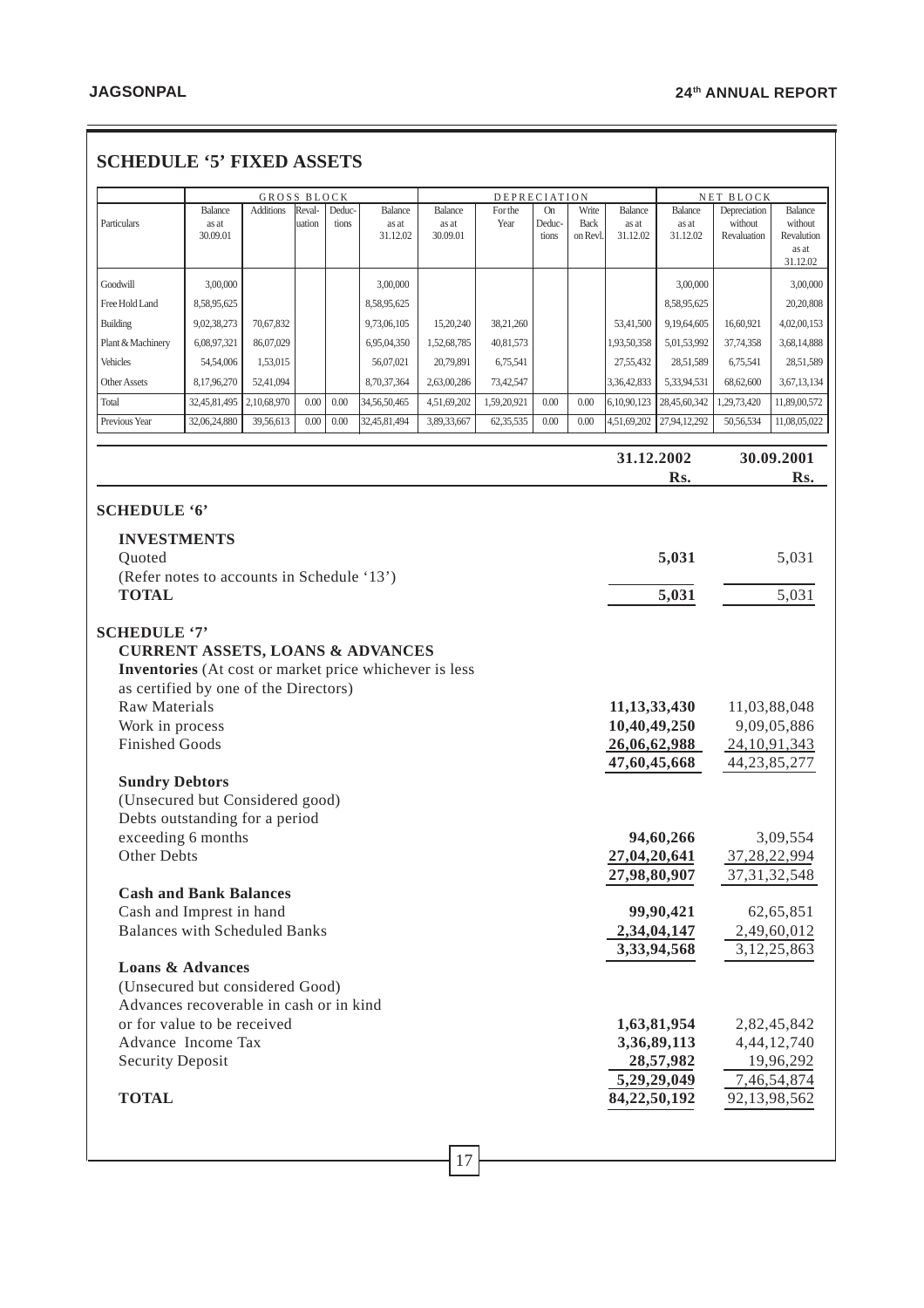|                                                         |             | 31.12.2002<br>Rs.       | 30.09.2001<br>Rs.     |
|---------------------------------------------------------|-------------|-------------------------|-----------------------|
| <b>SCHEDULE '8'</b>                                     |             |                         |                       |
| <b>CURRENT LIABILITIES &amp; PROVISIONS</b>             |             |                         |                       |
| <b>Current Liabilities</b>                              |             |                         |                       |
| <b>Sundry Creditors</b>                                 | 5,28,61,363 |                         | 11,66,84,991          |
| Other Liabilities                                       | 2,60,20,067 |                         | 2,70,96,003           |
| Interest Accrued but not due                            | 39,81,769   | 8,28,63,199             | 56,18,991             |
| <b>Provisions</b>                                       |             |                         |                       |
| Provision for Taxation                                  | 3,27,63,265 |                         | 4,67,70,123           |
| Deferred Tax Liability                                  | 2,16,52,019 |                         | 2,01,97,043           |
| Proposed Dividend                                       | 1,22,80,313 | 6,66,95,597             | 65,49,500             |
| <b>TOTAL</b>                                            |             | 14,95,58,796            | 22,29,16,651          |
| <b>SCHEDULE '9'</b>                                     |             |                         |                       |
| <b>OTHER INCOME</b>                                     |             |                         |                       |
| Miscellaneous Income                                    |             | 63,25,195               | 28,10,848             |
| <b>TOTAL</b>                                            |             | 63,25,195               | 28,10,848             |
| <b>SCHEDULE '10'</b>                                    |             |                         |                       |
| <b>COST OF MATERIALS</b>                                |             |                         |                       |
| <b>Opening Stock</b>                                    |             | 11,03,88,049            | 10,09,37,649          |
| Add: Purchases                                          |             | 72,25,37,050            | 25,60,94,434          |
|                                                         |             | 83,29,25,099            | 35,70,32,083          |
| Less: Closing Stocks                                    |             | 11, 13, 33, 430         | 11,03,88,048          |
| <b>TOTAL</b>                                            |             | 72, 15, 91, 669         | 24,66,44,035          |
| <b>SCHEDULE '11'</b>                                    |             |                         |                       |
| <b>OTHER EXPENDITURE</b>                                |             |                         |                       |
| Power and Fuel                                          |             | 1,57,43,242             | 61,62,889             |
| Rent                                                    |             | 73,84,119               | 28,09,599             |
| Repair and Maintenance                                  |             | 2,60,84,503             | 1,08,96,405           |
| Personnel Expenses :                                    |             |                         |                       |
| Salaries, Wages Bonus & Contribution                    |             |                         |                       |
| to provided and other funds                             |             | 14,50,32,553            | 5,50,79,486           |
| Welfare                                                 |             | 44, 43, 337             | 18,88,003             |
| Insurance                                               |             | 70,77,620               | 30,54,253             |
| <b>Excise Duty</b>                                      |             | 19,38,50,293            | 8,26,52,914           |
| Miscellaneous Expenses<br><b>Auditor's Remuneration</b> |             | 3,52,15,932             | 1,34,07,539           |
| <b>Travelling Expenses</b>                              |             | 1,26,500<br>9,22,77,971 | 52,500<br>3,53,33,328 |
| <b>Sales Administration Expenses</b>                    |             | 17,08,16,179            | 6,76,54,895           |
| Freight Outward                                         |             | 2,05,14,688             | 76,15,922             |
| <b>TOTAL</b>                                            |             | 71,85,66,937            | 28,66,07,733          |
|                                                         |             |                         |                       |
| <b>SCHEDULE '12'</b><br><b>FINANCIAL EXPENSES</b>       |             |                         |                       |
| <b>Fixed Rate Borrowings</b>                            |             | 68,74,432               | 56,62,500             |
| Others                                                  |             | 5,01,59,483             | 2,27,14,332           |
| <b>TOTAL</b>                                            |             | 5,70,33,915             | 2,83,76,832           |
|                                                         |             |                         |                       |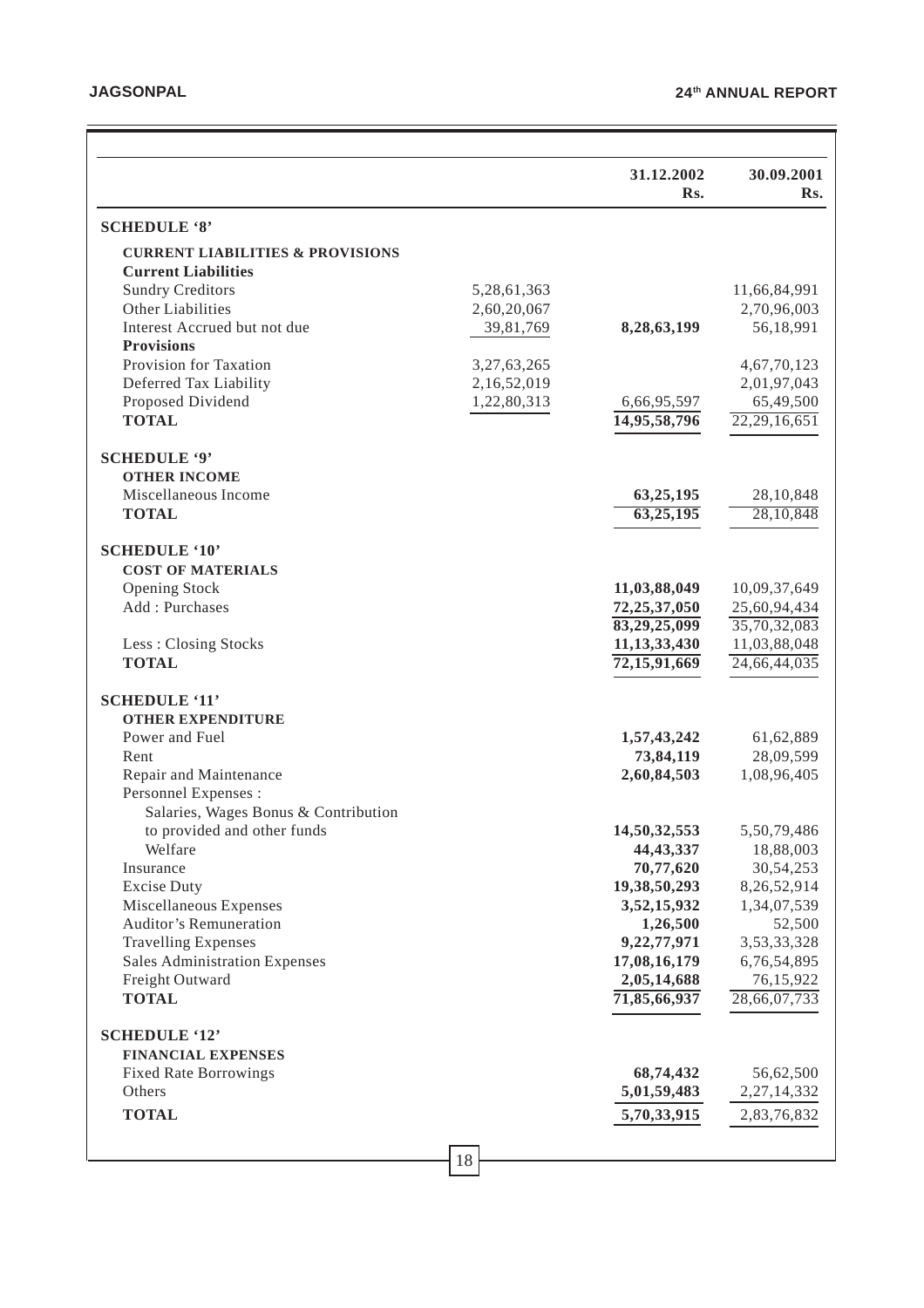# 19 **SCHEDULE '13' NOTES TO ACCOUNTS** Notes annexed to and forming part of the Balance Sheet as at 31st December 2002 and Profit & Loss Account for the period ended on that date. **31.12.2002 30.9.2001 1. Contingent Liabilities** Rs. Rs. Rs. Rs. Rs. Rs. Bank guarantees 3,00,000 8,00,000 8,00,000 8,00,000 8,00,000 8,00,000 8,00,000 8,00,000 8,00,000 8,00,000 8,00 **2. Significant Accounting Policies** The significant accounting policies followed by the Company are as follows: I. The Accounts have been prepared on historical cost basis except for certain assests revalued in earlier year. II. Accounting policies are consistent and are in consonance with generally accepted accounting principles. III. Fixed assets are stated at cost of acquisition and subsequent improvements thereto including taxes. Duties, freight and other incidental expenses to acquisition and installation. In case of write up due to revaluation, the fixed assets are shown at such higher amounts. IV. The Company follows the straight line method (S.L.M) of charging depreciation on all assets. Consequent to the insertion of Schedule XIV in Companies Act, 1956 with effect from 2nd April. 1987, depreciation has been provided at the S.L.M. rates prescribed in Schedule XIV in respect of additions of fixed assets from and after the said date and in respect of additions to fixed assets prior to said date, the depreciation has been provided at older Rates. Pursuant to the notification of Department of Company Affairs dated 16.12.1993, depreciation on assets acquired on and after the said date is provided at new rates. V. Capital work in progress, if any, is stated at cost VI. Long term investments are stated at cost. VII. Inventories are valued at lower of cost and net realisable value. Valuation is as per Accounting Standard 2 of Institute of Chartered Accountants of India. Excise duty on finished goods, not cleared from factory, is not included in finished goods valuation. VIII. Revenue is recognised on completion of sale of goods. IX. Transactions in foreign currency are recorded at the exchange rates prevailing on the date of the transaction. Current assets and current liabilities (other than relating to fixed assets) are restated at the rates prevailing at year end or at the forward rates where forward cover has been taken and the difference between the year end rates/forward rate and exchange rates at the date of transaction. Transaction is recognised as income or expense. X. Research and Development costs, (other than cost of fixed assets acquired) are charged as an expense in the year in which they are incurred. XI. Contribution to Provident Funds is made monthly at a pre-determined rate, to the provident fund authorities and accounted on an accrual basis. XII Company has affected an arrangement with Life Insurance Corporation of India under Group Gratuity cum Life Assurance Scheme so as to cover future payment of Gratuity to retiring and other employees and is making the contribution to them as per demands. XIII. a) Sales comprise of sale of goods, net of trade discount, goods returns breakages. b) Dividend on Shares. Insurance and other claims as and when received.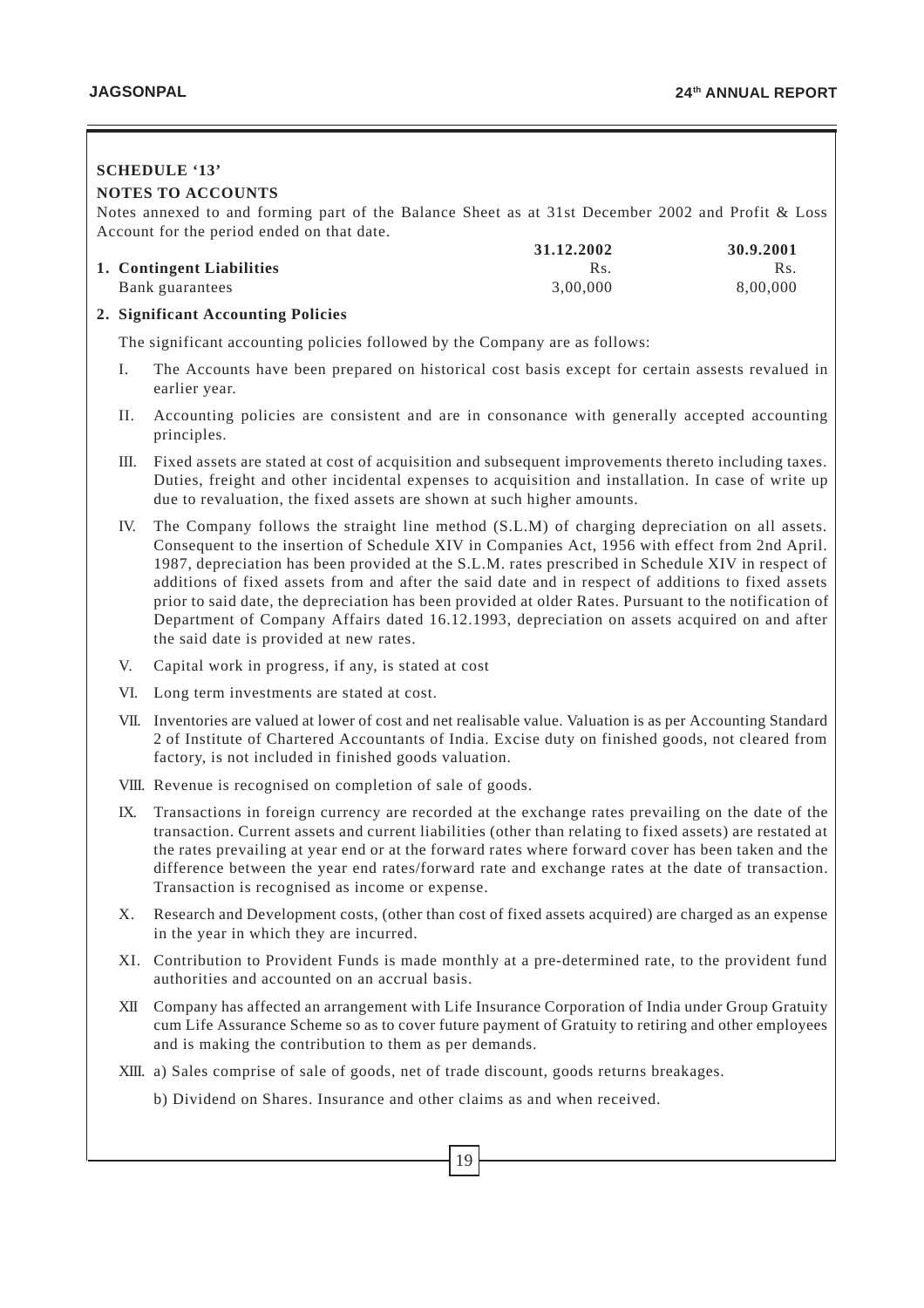|                                                                                                                                                                                                                                                                                                                                                                                                                                             | 3. Reserves and surplus includes an amount of Rs 10,00,00,000 as revaluation of :<br>Rs. 6,00,00,000<br>Land<br>Rs. 4,00,00,000<br>Building<br>(As on 31.3.2001)<br>An amount of Rs 29,47,501 has been debited to Revaluation Reserve in 2001-02. An amount Rs. 11,79,000<br>was debited during 2000-01 on account of depreciation attributable to said appreciation in value of<br>Revalued assets. |                          |                            |  |  |
|---------------------------------------------------------------------------------------------------------------------------------------------------------------------------------------------------------------------------------------------------------------------------------------------------------------------------------------------------------------------------------------------------------------------------------------------|------------------------------------------------------------------------------------------------------------------------------------------------------------------------------------------------------------------------------------------------------------------------------------------------------------------------------------------------------------------------------------------------------|--------------------------|----------------------------|--|--|
|                                                                                                                                                                                                                                                                                                                                                                                                                                             |                                                                                                                                                                                                                                                                                                                                                                                                      | 31.12.2002<br>Rs.        | 30.09.2001<br>Rs.          |  |  |
|                                                                                                                                                                                                                                                                                                                                                                                                                                             | 4. Payment to Directors including Managing Director<br>Salary<br>Commission                                                                                                                                                                                                                                                                                                                          | 72,09,000                | 28,83,000                  |  |  |
|                                                                                                                                                                                                                                                                                                                                                                                                                                             | <b>Meeting Fees</b>                                                                                                                                                                                                                                                                                                                                                                                  | 77,000                   | 6,500                      |  |  |
|                                                                                                                                                                                                                                                                                                                                                                                                                                             | 5. Market Value of quoted investments<br>408 Equity Shares of Ranbaxy Laboratories Ltd.                                                                                                                                                                                                                                                                                                              | 1,32,600                 | 2,34,640                   |  |  |
|                                                                                                                                                                                                                                                                                                                                                                                                                                             | 6. Repairs & Maintenance inclues:                                                                                                                                                                                                                                                                                                                                                                    |                          |                            |  |  |
|                                                                                                                                                                                                                                                                                                                                                                                                                                             | Plant & Machinery<br>Building                                                                                                                                                                                                                                                                                                                                                                        | 1,34,73,920<br>28,48,880 | 40,79,550<br>49,85,754     |  |  |
|                                                                                                                                                                                                                                                                                                                                                                                                                                             | Others                                                                                                                                                                                                                                                                                                                                                                                               | 97,61,703                | 18,31,102                  |  |  |
|                                                                                                                                                                                                                                                                                                                                                                                                                                             | 7. As per the Companies Act, 1956 the managerial personnel are not eligible for commission.                                                                                                                                                                                                                                                                                                          |                          |                            |  |  |
|                                                                                                                                                                                                                                                                                                                                                                                                                                             | 8. Payment & Provisions for Auditors relating to:                                                                                                                                                                                                                                                                                                                                                    |                          |                            |  |  |
|                                                                                                                                                                                                                                                                                                                                                                                                                                             | Audit Fee<br>Other Matters                                                                                                                                                                                                                                                                                                                                                                           | 1,10,000<br>16,500       | 42,500<br>10,000           |  |  |
|                                                                                                                                                                                                                                                                                                                                                                                                                                             | 9. The Tax assessment of the Company under the Income Tax Act, 1961 has been completed upto the<br>accounting year ending 31.03.2001 and there are no tax dues standing against the Company in respect of<br>the above.                                                                                                                                                                              |                          |                            |  |  |
|                                                                                                                                                                                                                                                                                                                                                                                                                                             | 10. Balance with Scheduled Banks include:                                                                                                                                                                                                                                                                                                                                                            |                          |                            |  |  |
|                                                                                                                                                                                                                                                                                                                                                                                                                                             | <b>Current Account</b><br>Deposit Account                                                                                                                                                                                                                                                                                                                                                            | 1,58,17,993<br>75,86,153 | 1,26,18,424<br>1,23,41,588 |  |  |
|                                                                                                                                                                                                                                                                                                                                                                                                                                             | 11. Payment of Provident Fund                                                                                                                                                                                                                                                                                                                                                                        | 36,45,145                | 20, 31, 135                |  |  |
| 12. As per practice consistently followed, excise duty payable on finished goods held in the works is neither<br>included in expenditure nor included in such stocks, but is accounted for on clearance of the goods. The<br>accounting treatment has no impact on profits. The amount of Excise Duty payable on finished goods<br>not cleared as on 31st December, 2002 is Rs. 29,07,131 and as on 30th September, 2001 was Rs. 23,55,978. |                                                                                                                                                                                                                                                                                                                                                                                                      |                          |                            |  |  |
| 13.16% Non convertible Debentures of Rs. 5,00,00,000 raised from LIC, GIC and its subsidiaries are to be<br>redeemed in annual instalments in the third, fourth & fifth year. The Company has redeemed its 2nd<br>tranch in October, 2002, as per schedule. The third and final instalment is to be paid in October, 2003.                                                                                                                  |                                                                                                                                                                                                                                                                                                                                                                                                      |                          |                            |  |  |
|                                                                                                                                                                                                                                                                                                                                                                                                                                             | 14. ADDITIONAL INFORMATION PURSUANT TO PARAGRAPHS 3, & 4 OF PART II OF SCHEDULE<br>VI OF THE COMPANIES ACT, 1956 (AS CERTIFIED BY A DIRECTOR AND ACCEPTED BY THE<br>AUDITORS).                                                                                                                                                                                                                       |                          |                            |  |  |
|                                                                                                                                                                                                                                                                                                                                                                                                                                             |                                                                                                                                                                                                                                                                                                                                                                                                      |                          |                            |  |  |
|                                                                                                                                                                                                                                                                                                                                                                                                                                             | 20                                                                                                                                                                                                                                                                                                                                                                                                   |                          |                            |  |  |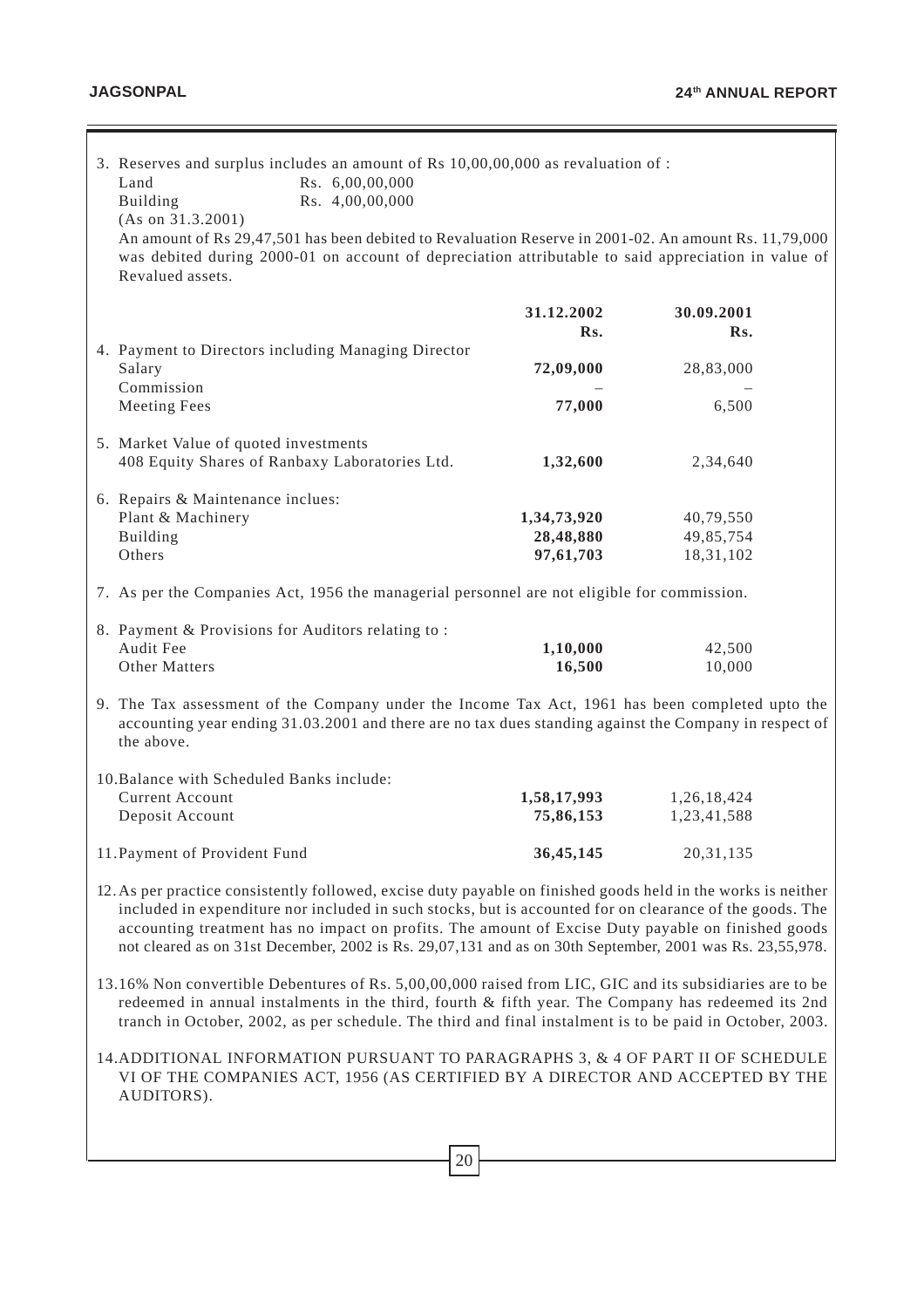## A. PARTICULARS OF GOODS MANUFACTURED:

| Goods manufactured         | Unit of<br><b>Measure</b> | Actual<br><b>Production</b><br>$01.10.2001$ to<br>31.12.2002 | Actual<br><b>Production</b><br>$01.04.2001$ to<br>30.09.2001 |
|----------------------------|---------------------------|--------------------------------------------------------------|--------------------------------------------------------------|
| Capsules                   | Millions                  | 501.93                                                       | 212.75                                                       |
| <b>Tablets</b>             | <b>Millions</b>           | 321.28                                                       | 214.64                                                       |
| Syrups                     | KI Ltrs.                  | 700.64                                                       | 222.78                                                       |
| Ampoules                   | K1 Ltrs                   | 5.35                                                         | 2.16                                                         |
| <b>Vials</b>               | Kl Ltrs                   | 114.31                                                       | 40.55                                                        |
| <b>Ointments</b>           | M. Tonnes                 | 36.63                                                        | 14.50                                                        |
| Bulk Drugs & Intermediates | M. Tonnes                 | 64.92                                                        | 24.48                                                        |
| Dry Powder                 | M. Tonnes                 | 0.18                                                         | 0.01                                                         |

#### B. STOCKS OF FINISHED GOODS :

(Rs. in Lacs)

| <b>Class of Goods</b>      | Unit of        |        | 31.12.2002   |       | 30.09.2001   |
|----------------------------|----------------|--------|--------------|-------|--------------|
|                            | <b>Measure</b> | Qty.   | <b>Value</b> | Qty.  | <b>Value</b> |
| Capsules                   | Millions       | 35.37  | 614.64       | 34.85 | 993.30       |
| Tablets                    | Millions       | 88.76  | 735.57       | 33.28 | 559.63       |
| Syrups                     | <b>KI</b> Ltrs | 116.85 | 229.98       | 54.55 | 177.87       |
| Ampoules                   | KI Ltrs        | 1.50   | 639.15       | 0.53  | 337.24       |
| <b>Vials</b>               | KI Ltrs        | 23.36  | 110.40       | 3.92  | 43.61        |
| <b>O</b> intments          | M. Tonnes      | 9.24   | 30.07        | 5.90  | 1.07         |
| Bulk Drugs & Intermediates | M. Tonnes      | 3.92   | 168.09       | 3.77  | 225.81       |
| Dry Powder                 | M. Tonnes      | 0.15   | 29.85        | 0.07  | 10.95        |
| Infusion                   | KI Ltrs        | 14.09  | 48.87        | 5.53  | 21.43        |

## C. TURNOVER OF FINISHED GOODS: (Rs lacs)

| <b>Class of Goods</b>      | Unit of<br><b>Measure</b> |        | $01.10.2001$ to<br>31.12.2002 |        | $01.04.2001$ to<br>30.09.2001 |
|----------------------------|---------------------------|--------|-------------------------------|--------|-------------------------------|
|                            |                           | Qty.   | <b>Value</b>                  | Qty.   | <b>Value</b>                  |
| Capsules                   | Millions                  | 555.69 | 6776.20                       | 207.70 | 2096.51                       |
| <b>Tablets</b>             | <b>Millions</b>           | 399.21 | 3632.64                       | 229.92 | 1718.16                       |
| Syrups                     | <b>KI</b> Ltrs            | 766.98 | 911.53                        | 284.35 | 323.70                        |
| Injectables:               |                           |        |                               |        |                               |
| Ampoules                   | <b>KI</b> Ltrs            | 5.47   | 2019.52                       | 2.96   | 884.23                        |
| Vials                      | <b>KI</b> Ltrs            | 131.13 | 338.91                        | 44.11  | 156.47                        |
| <b>Ointments</b>           | M tonnes                  | 58.20  | 253.07                        | 22.44  | 134.55                        |
| Bulk Drugs & Intermediates | M. tonnes                 | 64.77  | 1328.33                       | 22.18  | 298.98                        |
| Dry Powder                 | M tonnes                  | 0.51   | 63.20                         | 0.15   | 20.35                         |
| Infusion                   | M tonnes                  | 39.05  | 123.53                        | 15.77  | 57.31                         |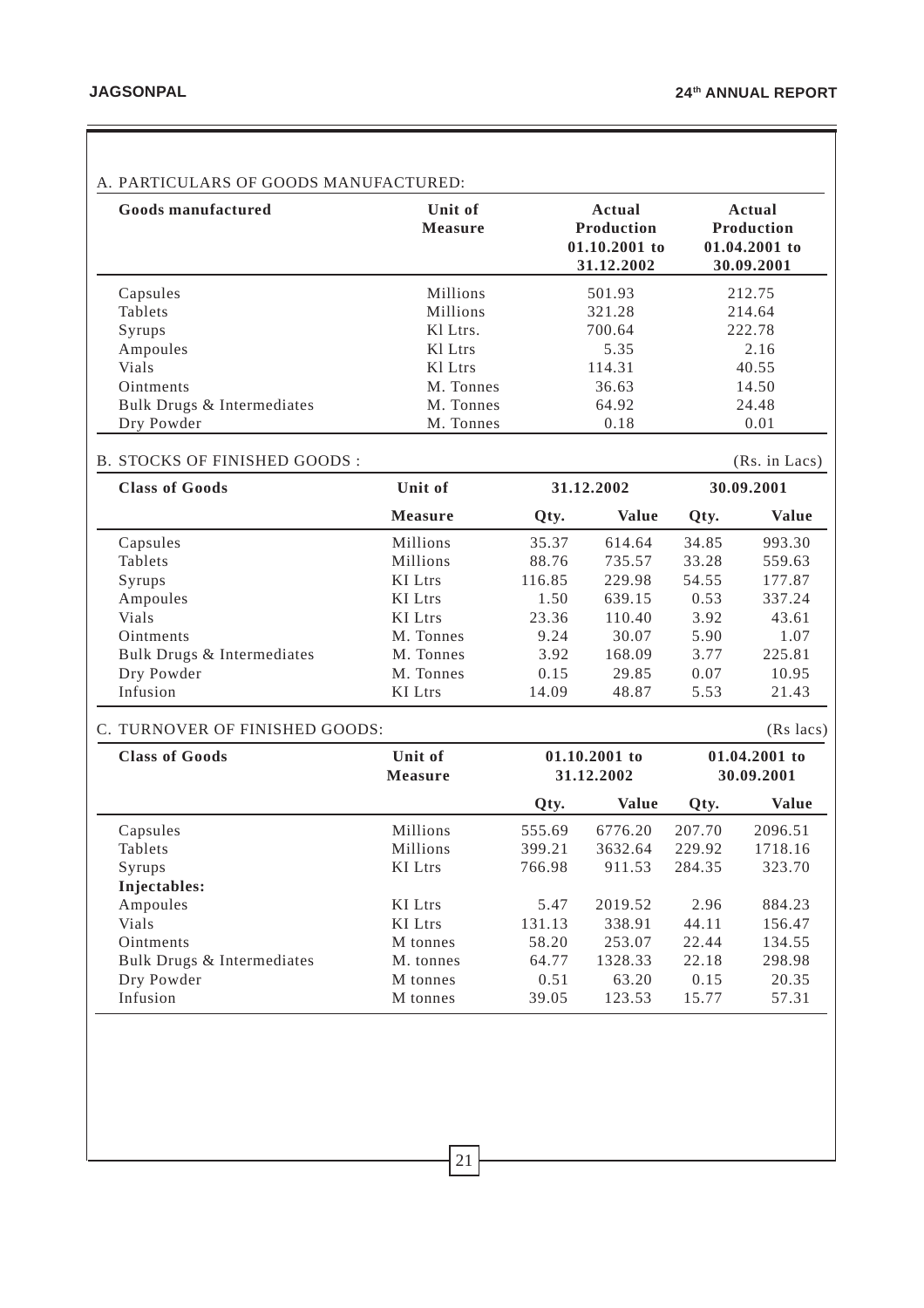Ξ

| D. PURCHASE OF FINISHED GOODS:                                                                                                                                                   |                                                                                         |                                                                            |                                                                    |                                      | (Rs in Lacs)                                   |
|----------------------------------------------------------------------------------------------------------------------------------------------------------------------------------|-----------------------------------------------------------------------------------------|----------------------------------------------------------------------------|--------------------------------------------------------------------|--------------------------------------|------------------------------------------------|
| <b>Class of Goods</b>                                                                                                                                                            | Unit of<br><b>Measure</b>                                                               |                                                                            | 01.10.01 to<br>31.12.2002                                          |                                      | 01.04.01 to<br>30.09.2001                      |
|                                                                                                                                                                                  |                                                                                         | Qty.                                                                       | <b>Value</b>                                                       | Qty.                                 | <b>Value</b>                                   |
| Infusions<br>Ampoules<br>Tablets<br>Ointment<br>Vials<br>Capsules<br>Dry Powder                                                                                                  | Kl Ltrs<br>KI Ltrs.<br>Millions<br>M. Tonnes<br><b>KI</b> Ltrs<br>Millions<br>M. Tonnes | 47.61<br>1.09<br>133.41<br>24.91<br>36.26<br>54.28<br>0.41                 | 60.95<br>413.33<br>1474.57<br>104.76<br>121.75<br>1112.37<br>44.99 | 11.37<br>0.10<br>1.10<br>127<br>0.15 | 14.51<br>37.32<br>49.39<br>16.69<br>18.19      |
| E. INSTALLED CAPACITY                                                                                                                                                            |                                                                                         |                                                                            |                                                                    |                                      |                                                |
| <b>Class of Goods</b>                                                                                                                                                            |                                                                                         | Unit of<br><b>Measure</b>                                                  | 31.12.2002                                                         |                                      | 30.09.2001                                     |
| Capsules<br>Tablets<br>Syrup<br>Injectables:<br>Ampoules<br>Vials                                                                                                                |                                                                                         | Millions<br>Millions<br><b>KI</b> Ltrs<br><b>KI</b> Ltrs<br><b>KI</b> Ltrs | 1000<br>1000<br>1800<br>25<br>312                                  |                                      | 1000<br>1000<br>1800<br>25<br>312              |
| Oiintment                                                                                                                                                                        |                                                                                         | M. Tonnes                                                                  | 126                                                                |                                      | 126                                            |
| F. CONSUMPTION OF RAW MATERIAL (Rs lacs)<br>G. BREAK-UP OF CONSUMPTION OF RAW MATERIALS<br>Indigenous (Rs. Lacs)<br>As % age of total<br>Imported (Rs lacs)<br>As % age of Total |                                                                                         |                                                                            | 7215.91<br>6019.00<br>83.42<br>1196.90<br>16.58                    |                                      | 2466.44<br>1808.78<br>73.33<br>657.66<br>26.67 |
| H. VALUE OF IMPORTS ON CIF BASIS<br>Raw Materials (Rs. lacs)                                                                                                                     |                                                                                         |                                                                            | 766.80                                                             |                                      | 459.85                                         |
| I. EXPENDITURE IN FOREIGN EXCHANGE<br>Travelling (Rs lacs)<br>Dividend on 1,27,920 shares<br>Subscription                                                                        |                                                                                         |                                                                            | 23.71<br>2.56                                                      |                                      | 18.87<br>3.83                                  |
| J. EARNING IN FOREIGN EXCHANGE<br>Exports FOB Value (Rs. lacs)                                                                                                                   |                                                                                         |                                                                            | 319.74                                                             |                                      | 25.99                                          |
| 15. Deferred Tax adjustments have been done upto March, 2003, as no rates are prescribed for 9 months<br>period under Income Tax Act.                                            |                                                                                         |                                                                            |                                                                    |                                      |                                                |
| 16. Previous years' figures have been re-grouped and rearranged wherever necessary. Naye Paise have been<br>omitted                                                              |                                                                                         |                                                                            |                                                                    |                                      |                                                |
| As per our report of even date                                                                                                                                                   |                                                                                         |                                                                            |                                                                    |                                      |                                                |
| For P.P. Thukral & Co.<br><b>Chartered Accountants</b>                                                                                                                           | <b>J.S. Kochhar</b><br>Chairman                                                         |                                                                            |                                                                    |                                      | A. C. Chakrabortti<br><b>Director</b>          |
| <b>Suresh Sethi</b><br>Partner                                                                                                                                                   | R. P. S Kochhar<br><b>Managing Director</b>                                             |                                                                            |                                                                    |                                      | S. Mukhopadhyay<br>Director                    |
| Place: New Delhi<br>Dated: 5th March, 2003                                                                                                                                       | Sanjiv Kumar Dudeja<br>General Manager<br>22                                            |                                                                            |                                                                    |                                      | S.K. Mata<br>Company Secretary                 |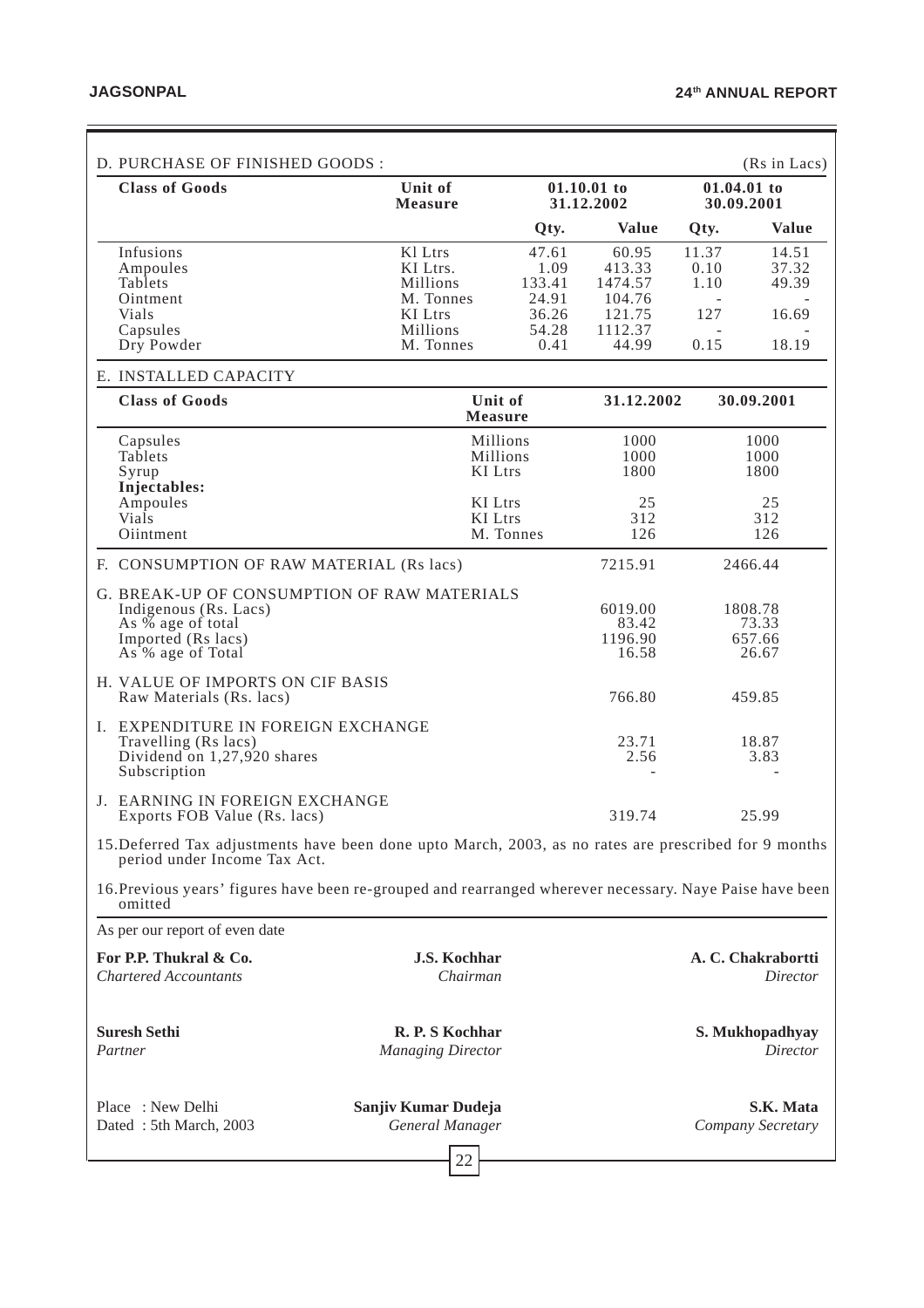| I.                                         | Part IV of Schedule VI of The Companies Act, 1956<br><b>Balance Sheet Abstract and Company's General Business Profile</b><br><b>Registration Details</b> |                                                                   |                                           |                                                  |
|--------------------------------------------|----------------------------------------------------------------------------------------------------------------------------------------------------------|-------------------------------------------------------------------|-------------------------------------------|--------------------------------------------------|
|                                            | Registration No.<br><b>Balance Sheet Date</b>                                                                                                            | 9181<br>: 31.12.2002                                              | <b>State Code</b>                         | 55<br>÷                                          |
|                                            |                                                                                                                                                          |                                                                   |                                           |                                                  |
| П.                                         | Capital Raised During the year (Amount in Rs. thousand)<br>Public Issue                                                                                  |                                                                   |                                           |                                                  |
|                                            | <b>Bonus</b> Issue                                                                                                                                       | <b>NIL</b><br><b>NIL</b>                                          | Rights Issue<br>Private Placement/Others: | <b>NIL</b><br>$\ddot{\phantom{a}}$<br><b>NIL</b> |
|                                            |                                                                                                                                                          |                                                                   |                                           |                                                  |
|                                            | III. Position of Mobilisation and Deployment of Funds (Amount in Rs. thousand)                                                                           |                                                                   |                                           |                                                  |
|                                            | <b>Total Liabilities</b>                                                                                                                                 | 1126816<br>t in                                                   | <b>Total Assets</b>                       | : 1126816                                        |
|                                            | <b>SOURCES OF FUNDS</b>                                                                                                                                  |                                                                   |                                           |                                                  |
|                                            | Paid-Up Capital                                                                                                                                          | 32748                                                             | Reserves & Surplus                        | 583013<br>$\mathbb{Z}^{\mathbb{Z}}$              |
|                                            | <b>Secured Loans</b>                                                                                                                                     | 287053                                                            | Unsecured Loans                           | 74442<br>$\mathbb{R}^{\mathbb{Z}}$               |
|                                            |                                                                                                                                                          |                                                                   |                                           |                                                  |
|                                            | <b>APPLICATION OF FUNDS</b>                                                                                                                              |                                                                   |                                           |                                                  |
|                                            | Net Fixed Assets                                                                                                                                         | 284560                                                            | Investments                               | 5                                                |
|                                            | Net Current Assets                                                                                                                                       | 692691                                                            | Misc. Expenditure                         | <b>NIL</b>                                       |
|                                            | <b>Accumulated Losses</b>                                                                                                                                | <b>NIL</b>                                                        |                                           |                                                  |
|                                            | IV. Performance of Company (Amount in Rs. thousand)                                                                                                      |                                                                   |                                           |                                                  |
|                                            | Turnover                                                                                                                                                 | 1544692                                                           | Total Expenditure                         | : 1471126                                        |
|                                            | Profit/Loss Before Tax                                                                                                                                   | $+73566$<br>$\ddot{\cdot}$                                        | Profit/Loss After Tax                     | $\div$ +50112                                    |
|                                            | Earning Per Share                                                                                                                                        | Rs. 15.30<br>$\mathbb{R}^{\mathbb{Z}}$                            | Dividend Rate                             | : $30\%$ p.a.                                    |
| V.                                         | Generic names of three principal products/services of Company<br>(As per monetary terms)                                                                 |                                                                   |                                           |                                                  |
|                                            | Item Code No. (ITC Code) :                                                                                                                               | 294200                                                            |                                           |                                                  |
|                                            | <b>Product Description</b>                                                                                                                               | Dextropropoxyphene Hydrochloride<br>$\mathbb{Z}^{\mathbb{Z}^n}$ . |                                           |                                                  |
|                                            | Item Code No. (ITC Code)                                                                                                                                 | 300410<br>$\ddot{\cdot}$                                          |                                           |                                                  |
|                                            | <b>Product Description</b><br>Item Code No. (ITC Code)                                                                                                   | Ampicillin<br>$\ddot{\phantom{a}}$<br>300490                      |                                           |                                                  |
|                                            | <b>Product Description</b>                                                                                                                               | Nandrolone Decanoate<br>$\sim$                                    |                                           |                                                  |
|                                            |                                                                                                                                                          |                                                                   |                                           |                                                  |
|                                            | As per our report of even date                                                                                                                           |                                                                   |                                           |                                                  |
|                                            | For P.P. Thukral & Co.<br><b>Chartered Accountants</b>                                                                                                   | <b>J.S. Kochhar</b><br>Chairman                                   |                                           | A. C. Chakrabortti<br><b>Director</b>            |
|                                            | <b>Suresh Sethi</b><br>Partner                                                                                                                           | R. P. S Kochhar<br><b>Managing Director</b>                       |                                           | S. Mukhopadhyay<br>Director                      |
| Place: New Delhi<br>Dated: 5th March, 2003 |                                                                                                                                                          | Sanjiv Kumar Dudeja<br>General Manager                            |                                           | S.K. Mata<br>Company Secretary                   |
|                                            |                                                                                                                                                          | 23                                                                |                                           |                                                  |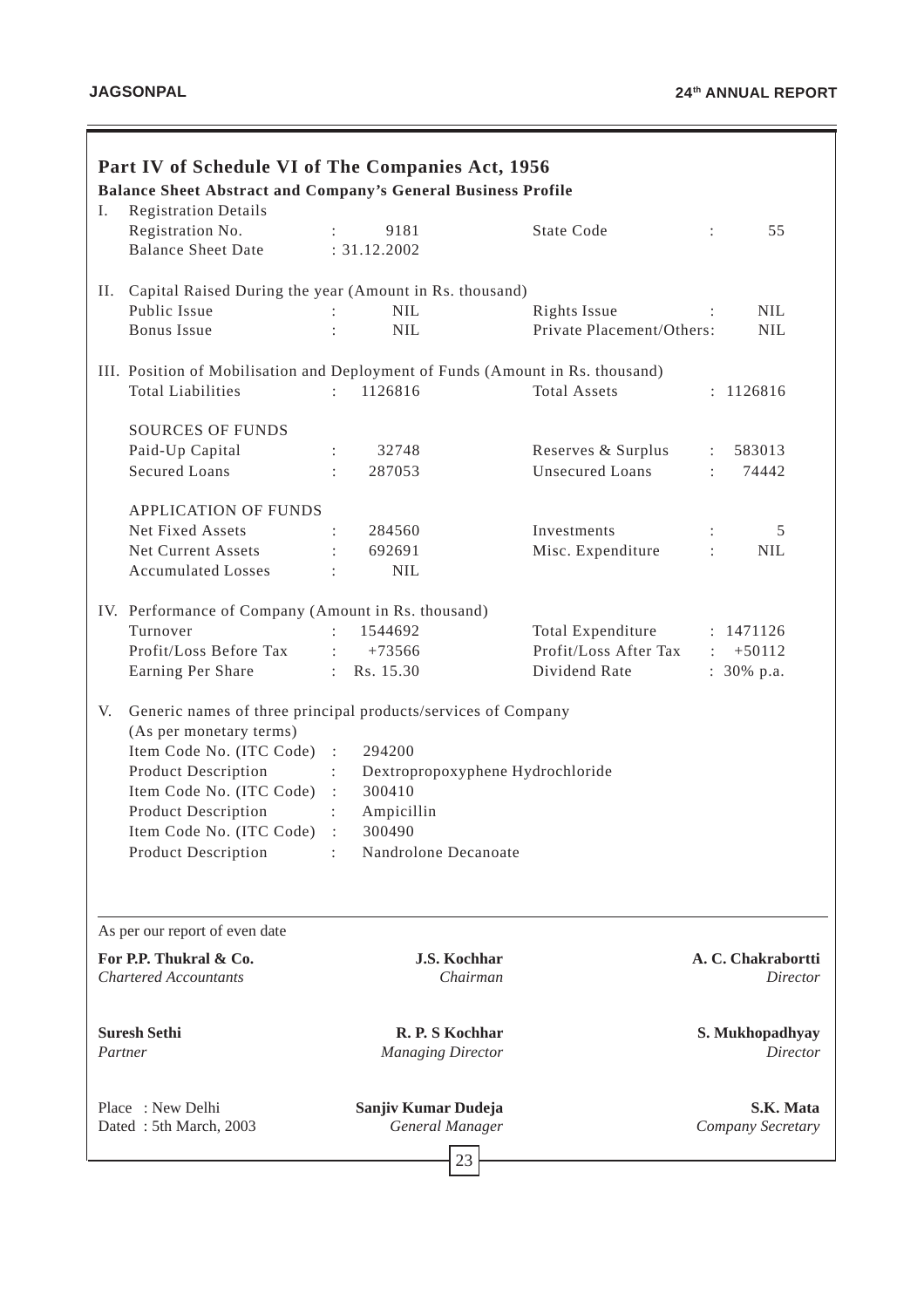# **Cash Flow Statement**

**for the Period Ended 31st December, 2002**

(Pursuant to Clause 32 of the Listing Agreement)

|           |                                                        |                                                                                                                                                                                                    | 31.12.02<br>(Rs.) | 30.09.01<br>(Rs.)                     |
|-----------|--------------------------------------------------------|----------------------------------------------------------------------------------------------------------------------------------------------------------------------------------------------------|-------------------|---------------------------------------|
| A.        | <b>Cash Flow From operating activities</b>             |                                                                                                                                                                                                    |                   |                                       |
|           | Net Profit before tax and extraordinary items          |                                                                                                                                                                                                    | 7,35,66,825       | 2,71,97,871                           |
|           | Add: Adjustment for Depreciation                       |                                                                                                                                                                                                    | 1,29,73,420       | 50,56,534                             |
|           | Total                                                  |                                                                                                                                                                                                    | 8,65,40,245       | 3,22,54,405                           |
|           | Add: Interest                                          |                                                                                                                                                                                                    | 5,70,33,915       | 2,83,76,832                           |
|           | Operating profit before working capital change         |                                                                                                                                                                                                    | 14, 35, 74, 161   | 6,06,31,237                           |
|           | Less: Increase in Inventories                          |                                                                                                                                                                                                    | 3,36,60,390       | 3,14,96,720                           |
|           | Increase in Sundry Debtors                             |                                                                                                                                                                                                    | (9, 32, 51, 641)  | 3,54,07,817                           |
|           | Increase in Loans & Advances                           |                                                                                                                                                                                                    | (2,17,25,825)     | 73,74,845                             |
|           | Increase in Balances with Scheduled Bank               |                                                                                                                                                                                                    | (15, 55, 865)     | 11,48,230                             |
|           |                                                        |                                                                                                                                                                                                    | 22,64,47,101      | (1, 47, 96, 375)                      |
|           | Add: Increase in current Liabilities & Provisions      |                                                                                                                                                                                                    | (7, 33, 57, 855)  | 2, 17, 48, 167                        |
|           | Increase in short term borrowings from banks           |                                                                                                                                                                                                    | 5,08,49,386       | 2, 15, 22, 767                        |
|           |                                                        |                                                                                                                                                                                                    | 20,39,38,631      | 2,84,74,559                           |
|           | Less: Payment of Interest                              |                                                                                                                                                                                                    | 5,70,33,915       | 2,83,76,831                           |
|           | Income Tax & Deferred Tax                              |                                                                                                                                                                                                    | 3,29,81,684       | 2,92,41,244                           |
|           | Dividend & Tax on Dividend                             |                                                                                                                                                                                                    | 1,38,15,352       | 72,17,549                             |
|           | Cash flow before extra ordinary items                  |                                                                                                                                                                                                    | 10,01,07,680      | (3,63,61,065)                         |
| <b>B.</b> | <b>Cash Outflow for Investing activities</b>           |                                                                                                                                                                                                    |                   |                                       |
|           | Purchase of fixed assets                               |                                                                                                                                                                                                    | 2,10,68,970       | 39,56,613                             |
|           |                                                        |                                                                                                                                                                                                    | 7,90,38,710       | (4,03,17,678)                         |
| C.        | <b>Cash Flow from financing activities</b>             |                                                                                                                                                                                                    |                   |                                       |
|           | Add: Proceeds from long term borrowings                |                                                                                                                                                                                                    | (3,62,73,765)     | (37, 82, 255)                         |
|           | Proceeds from fixed deposits                           |                                                                                                                                                                                                    | (3,90,40,374)     | 4, 44, 15, 642                        |
|           |                                                        |                                                                                                                                                                                                    | 37, 24, 571       | 3,15,709                              |
|           | Add: Cash & Imprest in Hand as on 30.09.2001           |                                                                                                                                                                                                    | 62,65,851         | 59,50,142                             |
|           | Balance of Cash & Imprest in Hand as on 31.12.02       |                                                                                                                                                                                                    | 99,90,421         | 62, 65, 851                           |
|           |                                                        | We have verified the above Cash Flow Statement for the period ended 31st Dec. 2002 with the<br>audited accounts for the period ended on that date and found the same to be in agreement therewith. |                   |                                       |
|           | As per our report of even date                         |                                                                                                                                                                                                    |                   |                                       |
|           | For P.P. Thukral & Co.<br><b>Chartered Accountants</b> | <b>J.S. Kochhar</b><br>Chairman                                                                                                                                                                    |                   | A. C. Chakrabortti<br><i>Director</i> |
| Partner   | <b>Suresh Sethi</b>                                    | R. P. S Kochhar<br><b>Managing Director</b>                                                                                                                                                        |                   | S. Mukhopadhyay<br>Director           |

Place : New Delhi **Sanjiv Kumar Dudeja S.K. Mata S.K. Mata Dated** : 5th March, 2003 *General Manager Company Secretary* Dated : 5th March, 2003 *General Manager Company Secretary*